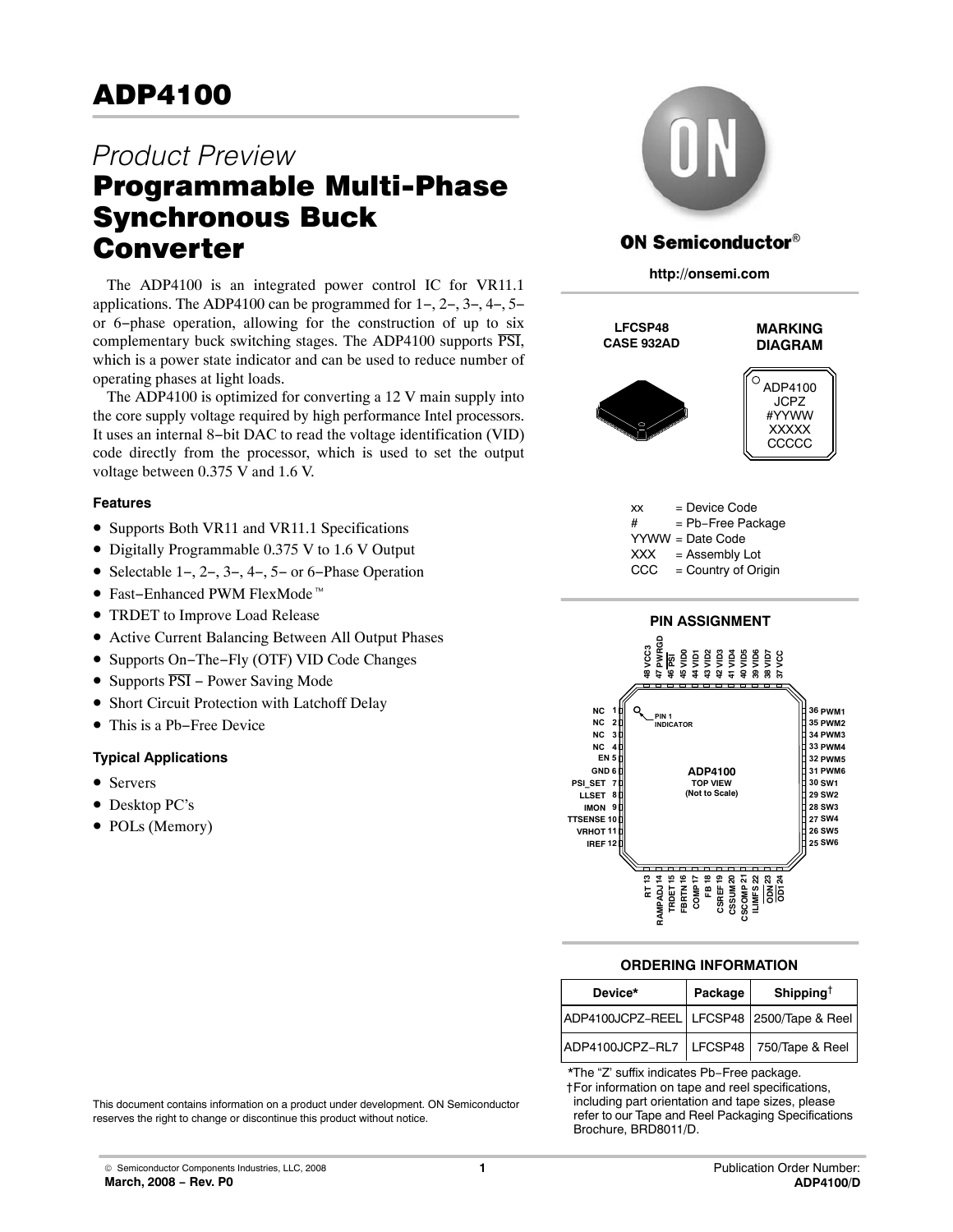

**Figure 1. Simplified Block Diagram**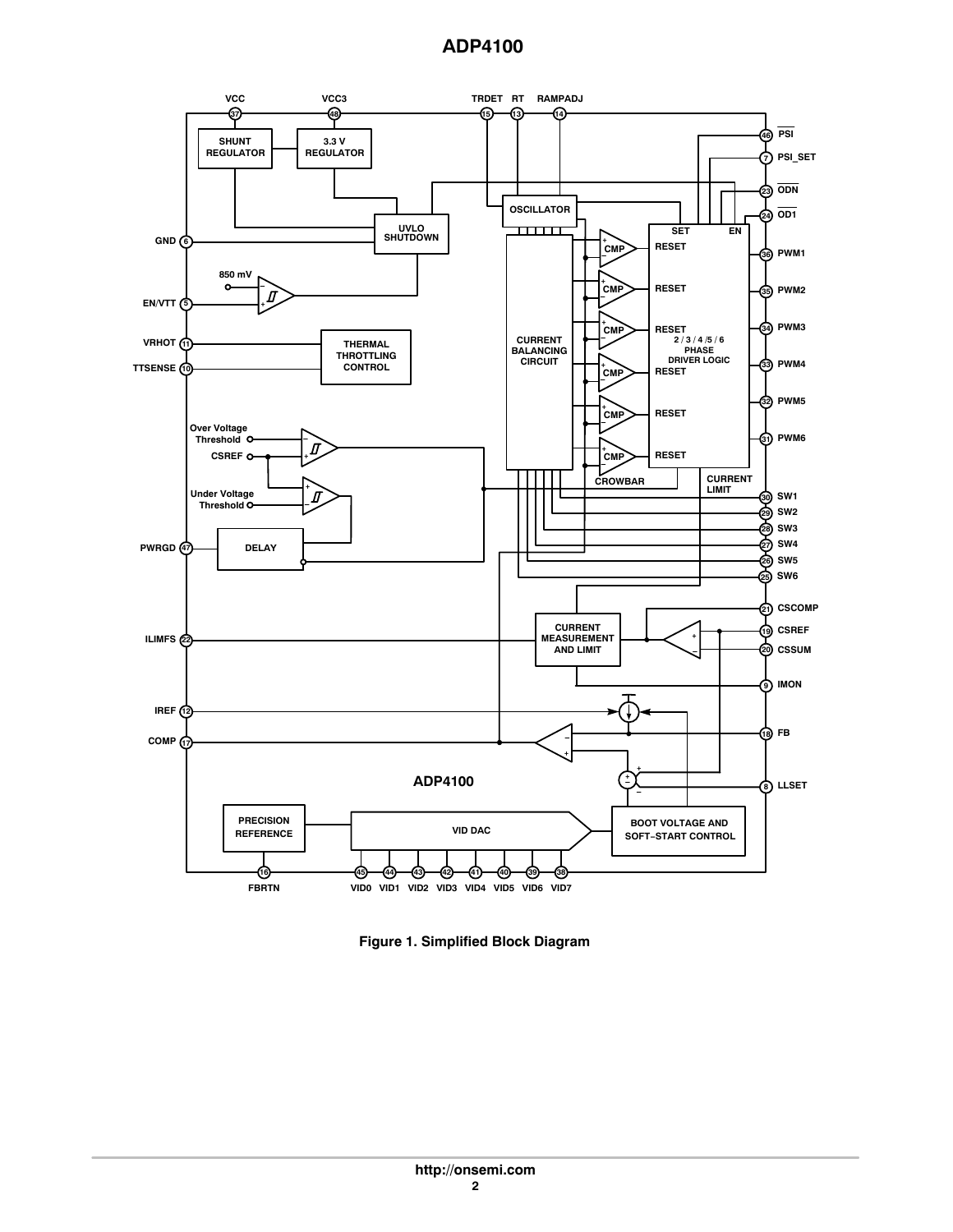<span id="page-2-0"></span>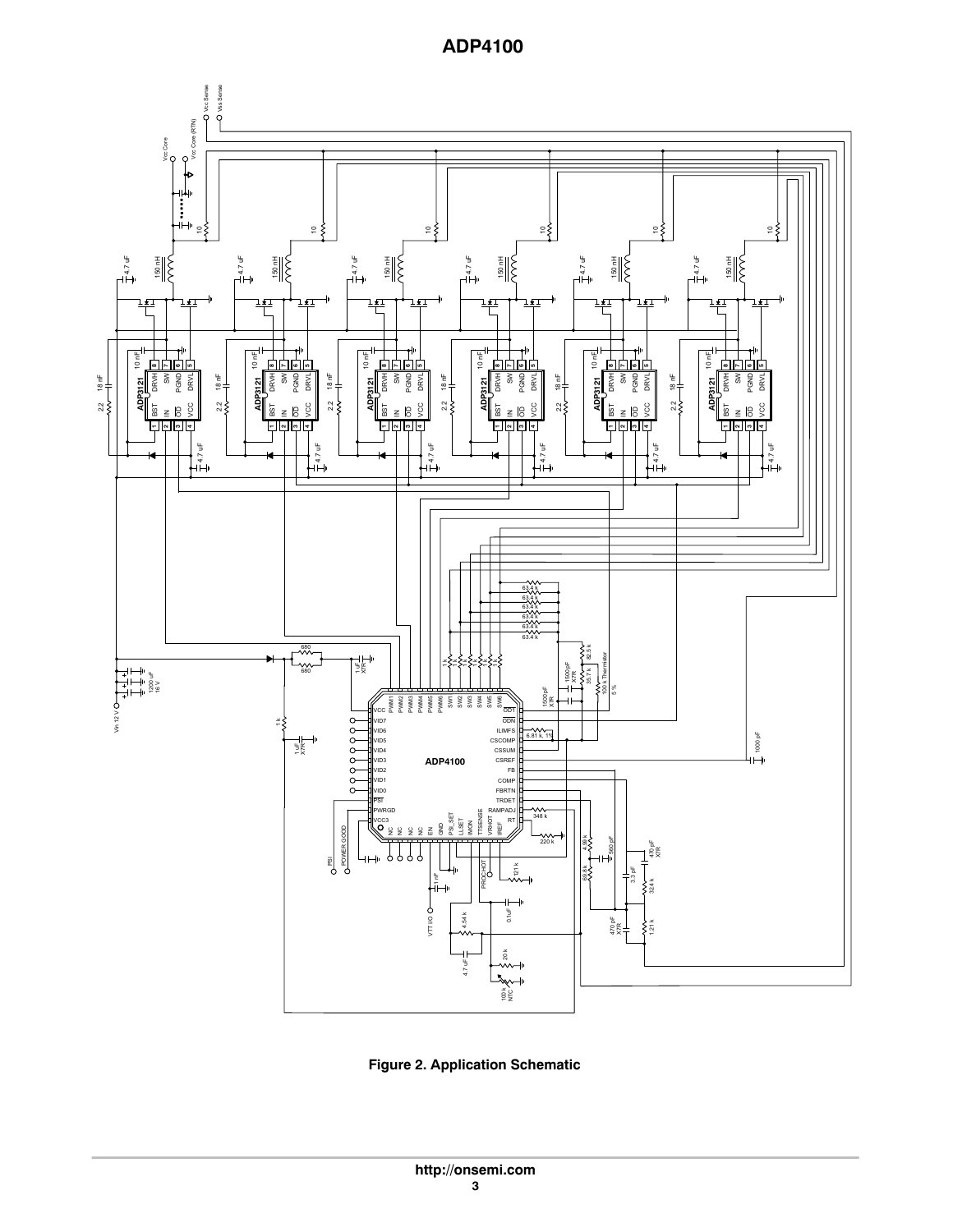### **ABSOLUTE MAXIMUM RATINGS**

| Rating                                                                            | Symbol                      | Value                    | Unit        |
|-----------------------------------------------------------------------------------|-----------------------------|--------------------------|-------------|
| Input Voltage Range (Note 1)                                                      | V <sub>IN</sub>             | $-0.3$ to 6              | V           |
| <b>FBRTN</b>                                                                      | <b>VFBRTN</b>               | $-0.3$ to $+0.3$ V       | V           |
| PWM2 to PWM6, Rampadj                                                             |                             | $-0.3$ to $V_{IN}$ + 0.3 | V           |
| SW1 to SW6                                                                        |                             | $-5$ to $+25$ V          | $\vee$      |
| SW1 to SW6 (<200 ns))                                                             |                             | $-10$ to $+25$ V         | V           |
| All other Inputs and Outputs                                                      |                             | $-0.3$ to $V_{IN}$ + 0.3 | V           |
| Storage Temperature Range                                                         | TSTG                        | $-65$ to 150             | $^{\circ}C$ |
| Operating Ambient Temperature Range                                               |                             | 0 to 85                  | $^{\circ}C$ |
| ESD Capability, Human Body Model (Note 2)                                         | $ESD_{HBM}$                 | $\overline{2}$           | kV          |
| ESD Capability, Machine Model (Note 2)                                            | $ESD_{MM}$                  | 100                      | V           |
| Moisture Sensitivity Level                                                        | MSL                         | 3                        |             |
| Lead Temperature Soldering<br>Reflow (SMD Styles Only), Pb-Free Versions (Note 3) | $\mathsf{T}_{\mathsf{SLD}}$ | 260                      | $^{\circ}C$ |

Stresses exceeding Maximum Ratings may damage the device. Maximum Ratings are stress ratings only. Functional operation above the Recommended Operating Conditions is not implied. Extended exposure to stresses above the Recommended Operating Conditions may affect device reliability.

1. Refer to Electrical Characteristics and Application Information for Safe Operating Area.

2. This device series incorporates ESD protection and is tested by the following methods:

ESD Human Body Model tested per AEC−Q100−002 (EIA/JESD22−A114) ESD Machine Model tested per AEC−Q100−003 (EIA/JESD22−A115) Latchup Current Maximum Rating: ≤150 mA per JEDEC standard: JESD78

3. For additional information on our Pb−Free strategy and soldering details, please download the ON Semiconductor Soldering and Mounting Techniques Reference Manual, SOLDERRM/D.

### **THERMAL CHARACTERISTICS**

| <b>Characteristic</b>                                                                                                                                 | <b>Symbol</b>                          | Value | Unit          |
|-------------------------------------------------------------------------------------------------------------------------------------------------------|----------------------------------------|-------|---------------|
| Thermal Characteristics, LFCSP, 7mm * 7mm (Note 1)<br>Thermal Resistance, Junction-to-Air (Note 4)<br>Thermal Resistance, Junction-to-Lead 2 (Note 4) | $R_{\theta JA}$<br>$R_{\Psi\text{JL}}$ | 24    | $\degree$ C/W |

4. Values based on copper area of 645 mm<sup>2</sup> (or 1 in<sup>2</sup>) of 1 oz copper thickness and FR4 PCB substrate.

#### **OPERATING RANGES** (Note 1)

| <b>Characteristic</b>   | <b>Symbol</b> | Min   | Max | Unit |
|-------------------------|---------------|-------|-----|------|
| Output Voltage (Note 5) | νουτ          | 0.375 | 1.6 |      |
| Ambient Temperature     | ١A            |       | 85  | °C   |

5. Maximum limit for  $V_{\text{OUT}} = V_{\text{OUT/NOM}} - 10\%$ .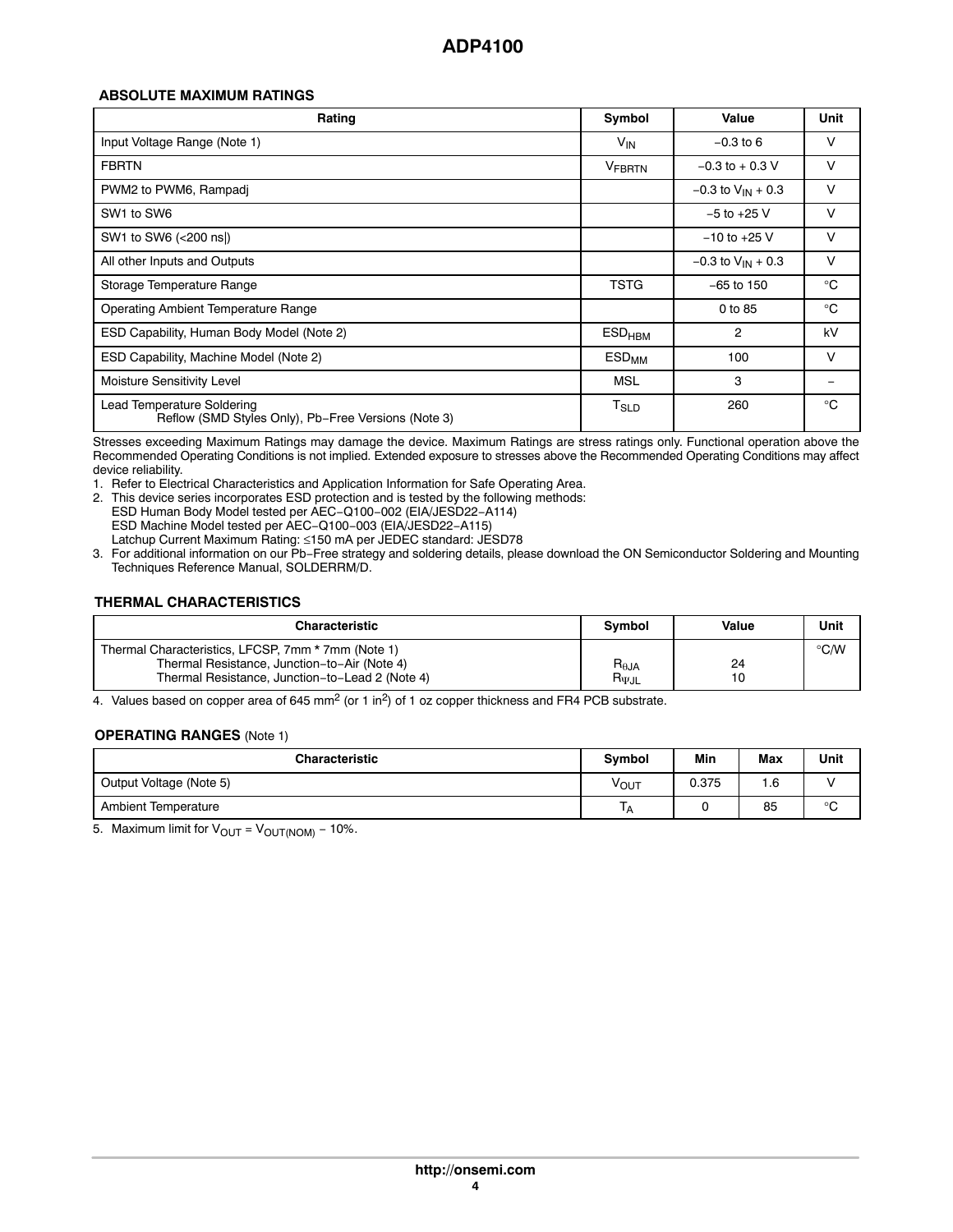# **PIN ASSIGNMENT**

| Pin No.        | <b>Pin Name</b>  | <b>Description</b>                                                                                                                                                                                                                                                                                                                    |
|----------------|------------------|---------------------------------------------------------------------------------------------------------------------------------------------------------------------------------------------------------------------------------------------------------------------------------------------------------------------------------------|
| 1              | NC.              | No Connect                                                                                                                                                                                                                                                                                                                            |
| $\overline{c}$ | <b>NC</b>        | No Connect                                                                                                                                                                                                                                                                                                                            |
| 3              | NС               | No Connect                                                                                                                                                                                                                                                                                                                            |
| 4              | NC.              | No Connect                                                                                                                                                                                                                                                                                                                            |
| 5              | EN               | Power Supply Enable Input. Pulling this pin to GND disables the PWM outputs and pulls the PWRGD output low.                                                                                                                                                                                                                           |
| 6              | <b>GND</b>       | Ground. All internal biasing and the logic output signals of the device are referenced to this ground.                                                                                                                                                                                                                                |
| $\overline{7}$ | PSI_SET          | This input sets the number of phases enabled during PSI. Pulling this input high means that two phases,<br>Phases 1 and Phase 4 (when 6 phases are enabled during normal operation), are enabled during PSI.<br>Grounding this pin means only Phase 1 is enabled during PSI.                                                          |
| 8              | <b>LLSET</b>     | Output Loadline Programming Input. This pin can be connected directly to CSCOMP or it can be connected to<br>the centerpoint of a resistor divider between CSCOMP and CSREF. Connecting LLSET to CSREF disables<br>the loadline.                                                                                                      |
| 9              | <b>IMON</b>      | Total Current Output Pin.                                                                                                                                                                                                                                                                                                             |
| 10             | <b>TTSENSE</b>   | VR Temperature Sense Input. An NTC thermistor between this pin and GND is used to remotely sense the<br>temperature at the desired thermal monitoring point.                                                                                                                                                                          |
| 11             | <b>VRHOT</b>     | VR HOT Output. Open drain output that signals when the temperature at the monitoring point connected to<br>TTSENSE exceeds the VRHOT temperature threshold.                                                                                                                                                                           |
| 12             | <b>IREF</b>      | Current Reference Input. An external resistor from this pin to ground sets the reference current for I <sub>FB</sub> ,<br>IILIMFS, and ITH(X).                                                                                                                                                                                        |
| 13             | RT               | Frequency Setting Resistor Input. An external resistor connected between this pin and GND sets the oscillator<br>frequency of the device.                                                                                                                                                                                             |
| 14             | <b>RAMPADJ</b>   | PWM Ramp Current Input. An external resistor from the converter input voltage to this pin sets the internal<br>PWM ramp.                                                                                                                                                                                                              |
| 15             | <b>TRDET</b>     | Transient Detect. This output is asserted low whenever a load release is detected                                                                                                                                                                                                                                                     |
| 16             | FBRTN            | Feedback Return. VID DAC and error amplifier reference for remote sensing of the output voltage.                                                                                                                                                                                                                                      |
| 17             | <b>COMP</b>      | Error Amplifier Output and Compensation Point.                                                                                                                                                                                                                                                                                        |
| 18             | FB               | Feedback Input. Error amplifier input for remote sensing of the output voltage. An external resistor between<br>this pin and the output voltage sets the no load offset point.                                                                                                                                                        |
| 19             | <b>CSREF</b>     | Current Sense Reference Voltage Input. The voltage on this pin is used as the reference for the current sense<br>amplifier and the power-good and crowbar functions. This pin should be connected to the common point of<br>the output inductors.                                                                                     |
| 20             | <b>CSSUM</b>     | Current Sense Summing Node. External resistors from each switch node to this pin sum the average inductor<br>currents together to measure the total output current.                                                                                                                                                                   |
| 21             | <b>CSCOMP</b>    | Current Sense Compensation Point. A resistor and capacitor from this pin to CSSUM determines the gain of<br>the current sense amplifier and the positioning loop response time.                                                                                                                                                       |
| 22             | <b>ILIMFS</b>    | Current Sense and Limit Scaling Pin. An external resistor from this pin to CSCOMP sets the internal current<br>sensing signal for current-limit and IMON.                                                                                                                                                                             |
| 23             | <b>ODN</b>       | Output Disable Logic Output for PSI operation. This pin is actively pulled low when PSI is low, otherwise it<br>functions in the same way as OD1.                                                                                                                                                                                     |
| 24             | OD <sub>1</sub>  | Output Disable Logic Output. This pin is actively pulled low when the EN input is low or when $V_{CC}$ is below its<br>UVLO threshold to signal to the Driver IC that the driver high-side and low-side outputs should go low.                                                                                                        |
| 25 to 30       | SW6 to<br>SW1    | Current Balance Inputs. Inputs for measuring the current level in each phase. The SW pins of unused phases<br>should be left open.                                                                                                                                                                                                    |
| 31 to 36       | PWM6 to<br>PWM1  | Logic-Level PWM Outputs. Each output is connected to the input of an external MOSFET driver such as the<br>ADP3121. Connecting PWM6 to V <sub>CC</sub> disables PWM6, connecting PWM5 to V <sub>CC</sub> disables PWM5 and PWM6,<br>etc. This means the ADP4100 can be setup to operate as a 1-2-, 3-, 4-, 5-, or 6-phase controller. |
| 37             | $V_{\rm CC}$     | Supply Voltage for the Device. A 340 $\Omega$ resistor should be placed between the 12 V system supply and the<br>$V_{CC}$ pin. The internal shunt regulator maintains $V_{CC}$ = 5.0 V.                                                                                                                                              |
| 38 to 45       | VID7 to<br>VID0  | Voltage Identification DAC Inputs. These eight pins are pulled down to GND, providing a logic zero if left open.<br>When in normal operation mode, the DAC output programs the FB regulation voltage from 0.375 V to 1.6 V.                                                                                                           |
| 46             | <b>PSI</b>       | Power State Indicator. Pulling this pin low places the controller in lower power state operation.                                                                                                                                                                                                                                     |
| 47             | <b>PWRGD</b>     | Power–Good Output. Open–drain output that signals when the output voltage is outside of the proper<br>operating range.                                                                                                                                                                                                                |
| 48             | VCC <sub>3</sub> | 3.3 V Power Supply Output. A capacitor from this pin to ground provided decoupling for the interval 3.3 V LDO.                                                                                                                                                                                                                        |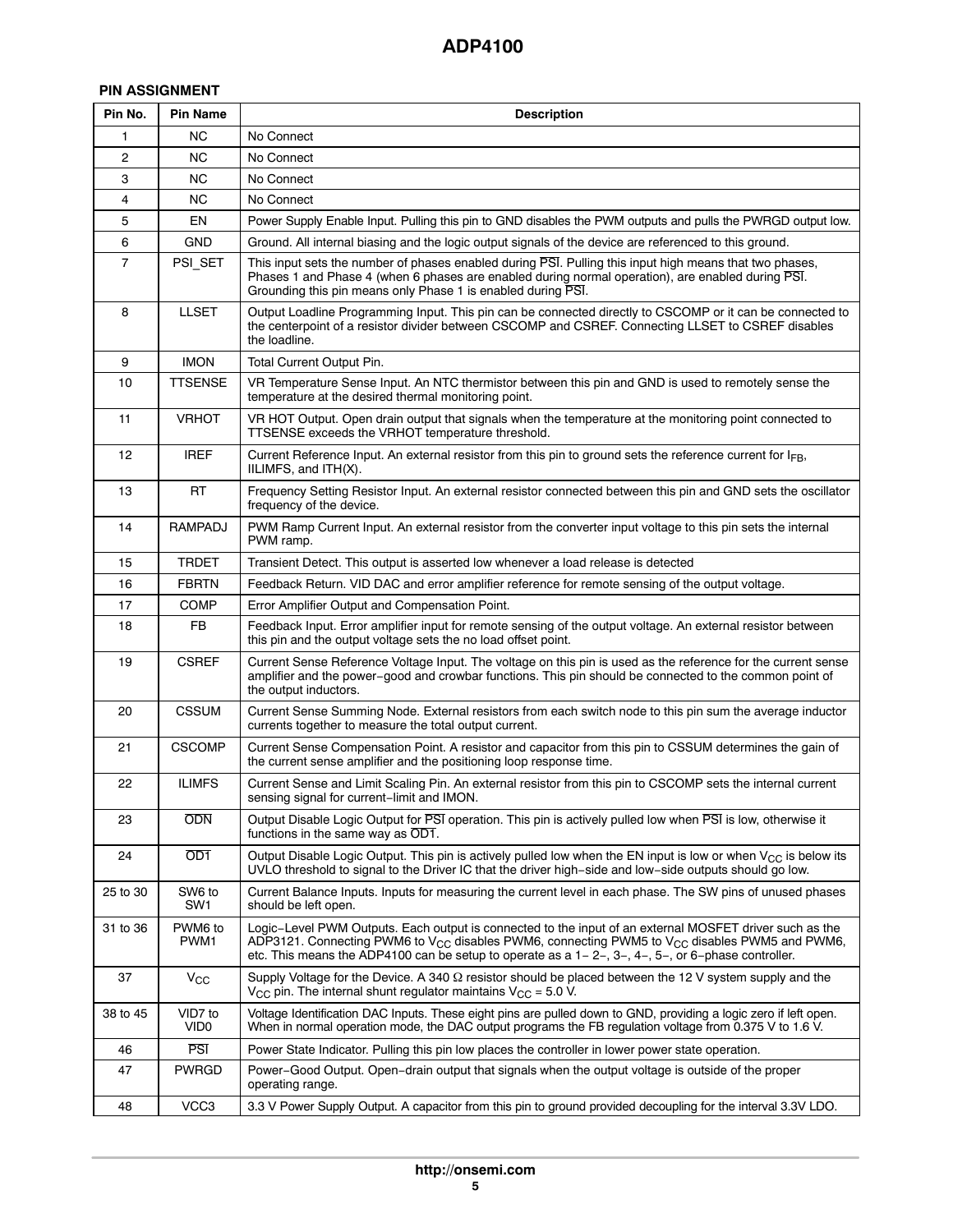### **ELECTRICAL CHARACTERISTICS**

V<sub>in</sub> = (5.0 V) FBRTN – GND, for typical values T<sub>A</sub> = 25°C, for min/max values T<sub>A</sub> = 0°C to 85°C; unless otherwise noted.

| <b>Parameter</b>                                 | <b>Test Conditions</b>                                                                                                                                                    | Symbol                     | Min            | Typ               | Max            | Unit       |
|--------------------------------------------------|---------------------------------------------------------------------------------------------------------------------------------------------------------------------------|----------------------------|----------------|-------------------|----------------|------------|
| <b>Reference Current</b>                         |                                                                                                                                                                           |                            |                |                   |                |            |
| Reference Bias Voltage                           |                                                                                                                                                                           | $V_{IREF}$                 | 1.75           | 1.8               | 1.85           | V          |
| Reference Bias Current                           | $R_{IREF}$ = 121 k $\Omega$                                                                                                                                               | $I_{IREF}$                 |                | 15                |                | μA         |
| <b>Error Amplifier</b>                           |                                                                                                                                                                           |                            |                |                   |                |            |
| Output Voltage Range (Note 6)                    |                                                                                                                                                                           | V <sub>COMP</sub>          | 0              |                   | 4.4            | V          |
| Accuracy                                         | Relative to nominal DAC output, referenced to                                                                                                                             | $V_{FB}$                   | $\overline{7}$ |                   | $\overline{7}$ | mV         |
|                                                  | FBRTN (see Figure 4)<br>In startup                                                                                                                                        | V <sub>FB(BOOT)</sub>      | 1.093          | 1.1               | 1.107          | V          |
| Load Line Positioning Accuracy                   |                                                                                                                                                                           |                            | $-77$          | $-80$             | -83            | mV         |
| LLSET Input Voltage Range                        |                                                                                                                                                                           |                            | -250           |                   | 250            | mV         |
| <b>LLSET Input Bias Current</b>                  |                                                                                                                                                                           |                            | $-10$          |                   | 10             | nA         |
| Differential Non-linearity                       |                                                                                                                                                                           |                            | $-1.0$         |                   | $+1.0$         | LSB        |
| Input Bias Current                               | $R_{IREF}$ = 121 k $\Omega$                                                                                                                                               | $I_{FB}$                   | 14.2           | 16                | 17.7           | $\mu$ A    |
| <b>FBRTN Current</b>                             |                                                                                                                                                                           | <b>IFBRTN</b>              |                | 100               | 200            | μA         |
| Output Current                                   | FB forced to $V_{\text{OUT}} - 3\%$                                                                                                                                       | <b>ICOMP</b>               |                | 500               |                | μA         |
| <b>Gain Bandwidth Product</b>                    | $COMP = FB$                                                                                                                                                               | $GBW$ <sub>(ERR)</sub>     |                | 20                |                | <b>MHz</b> |
| <b>Slew Rate</b>                                 | $COMP = FB$                                                                                                                                                               |                            |                | 25                |                | $V/\mu s$  |
| <b>BOOT Voltage Hold Time</b>                    | <b>Internal Timer</b>                                                                                                                                                     | t <sub>BOOT</sub>          |                | 2.0               |                | ms         |
| <b>VID Inputs</b>                                |                                                                                                                                                                           |                            |                |                   |                |            |
| Input Low Voltage                                | VID(X)                                                                                                                                                                    | $V_{IL(VID)}$              |                |                   | 0.3            | V          |
| Input High Voltage                               | VID(X)                                                                                                                                                                    | $V_{IH(VID)}$              | 0.8            |                   |                | V          |
| Input Current                                    |                                                                                                                                                                           | $I_{IN(VID)}$              |                | $-5.0$            |                | μA         |
| VID Transition Delay Time (Note 6)               | VID code change to FB change                                                                                                                                              |                            | 200            |                   |                | ns         |
| No CPU Detection Turn-Off Delay<br>Time (Note 6) | VID code change to PWM going low                                                                                                                                          |                            | 5.0            |                   |                | μs         |
| Oscillator                                       |                                                                                                                                                                           |                            |                |                   |                |            |
| Frequency Range (Note 6)                         |                                                                                                                                                                           | $f_{\rm OSC}$              | 0.25           |                   | 9.0            | MHz        |
| <b>Frequency Variation</b>                       | $T_A = 25^{\circ}$ C, R <sub>T</sub> = 270 kΩ, 6-phase<br>$T_A = 25^{\circ}$ C, R <sub>T</sub> = 130 kΩ, 6-phase<br>$T_A = 25^{\circ}C$ , $R_T = 68$ k $\Omega$ , 6-phase | f <sub>PHASE</sub>         | 225            | 245<br>500<br>850 | 265            | kHz        |
| Output Voltage                                   | $RT = 500 k\Omega$ to GND                                                                                                                                                 | $\mathsf{V}_{\mathsf{RT}}$ | 1.93           | 2.03              | 2.13           | V          |
| RAMPADJ Output Voltage                           | RAMPADJ – FB, $V_{FB}$ = 1V, IRAMPADJ = -60 µA                                                                                                                            | VRAMPADJ                   | $-50$          |                   | $+50$          | mV         |
| RAMPADJ Input Current Range                      |                                                                                                                                                                           | <b>RAMPADJ</b>             | 5.0            |                   | 60             | μA         |
| <b>Current Sense Amplifier</b>                   |                                                                                                                                                                           |                            |                |                   |                |            |
| <b>Offset Voltage</b>                            | CSSUM - CSREF (see Figure 5)                                                                                                                                              | $V_{OS(CSA)}$              | $-1.0$         |                   | $+1.0$         | mV         |
| Input Bias Current, CSREF                        | $CSREF = 1.0 V$                                                                                                                                                           | BIAS(CSREF)                | -20            |                   | $+20$          | μA         |
| Input Bias Current, CSSUM                        | $CSREF = 1.0 V$                                                                                                                                                           | <b>IBIAS(CSSUM)</b>        | $-10$          |                   | $+10$          | nA         |
| Gain Bandwidth Product                           | CSSUM = CSCOMP                                                                                                                                                            | GBW <sub>(CSA)</sub>       |                | 10                |                | MHz        |
| Slew Rate                                        | $C_{CSCOMP} = 10pF$                                                                                                                                                       |                            |                | 10                |                | $V/\mu s$  |
| Input Common-Mode Range                          | <b>CSSUM and CSREF</b>                                                                                                                                                    |                            | 0              |                   | 3.0            | V          |
| Output Voltage Range                             |                                                                                                                                                                           |                            | 0.05           |                   | 3.0            | V          |
| <b>Output Current</b>                            |                                                                                                                                                                           | <b>ICSCOMP</b>             |                | 500               |                | μA         |
| Current-Limit Latchoff Delay time                | <b>Internal Timer</b>                                                                                                                                                     |                            |                | 8.0               |                | ms         |

[6](#page-7-0). Guaranteed by design or bench characterization, not tested in production.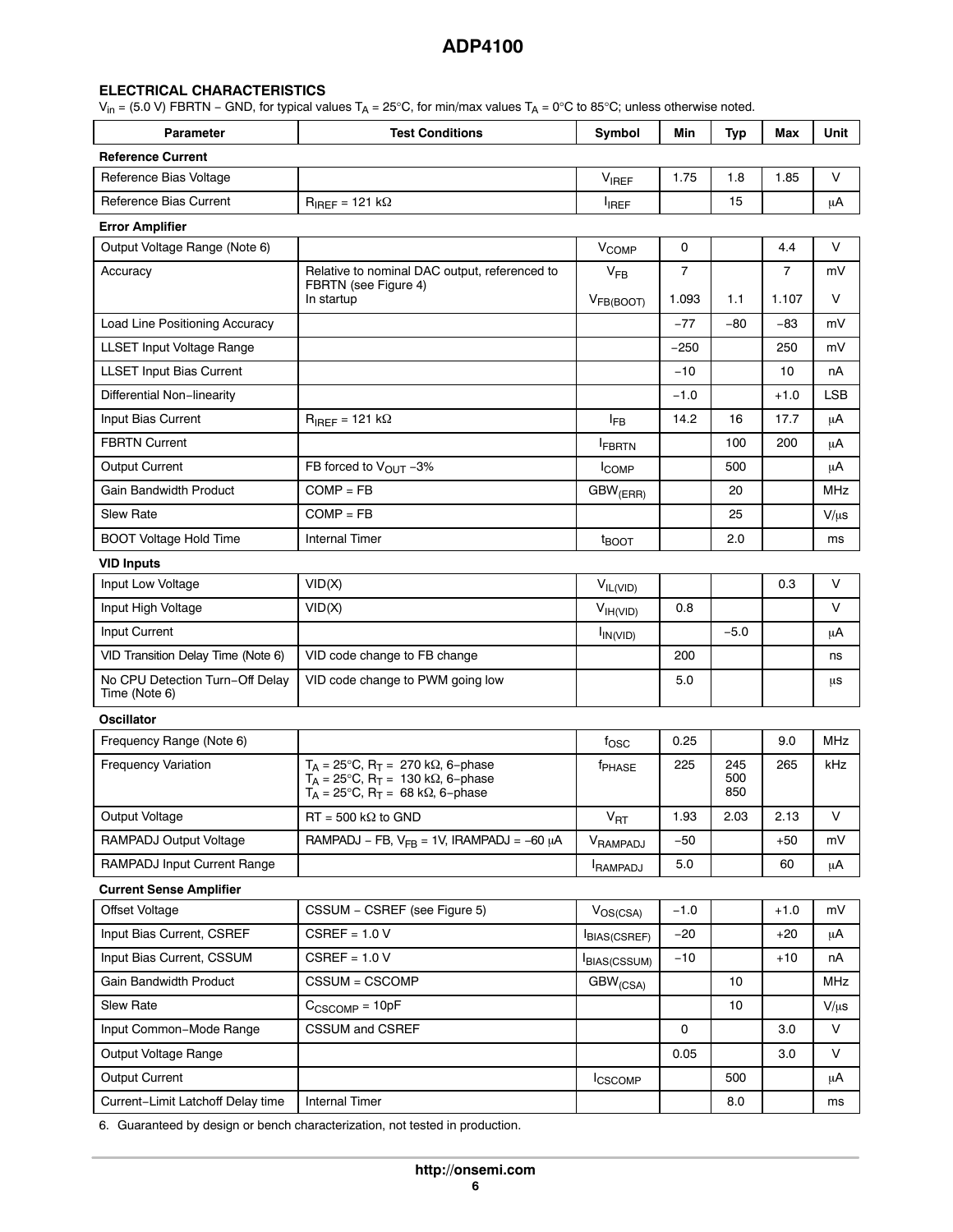### **ELECTRICAL CHARACTERISTICS**

 $\rm V_{in}$  = (5.0 V) FBRTN – GND, for typical values T<sub>A</sub> = 25°C, for min/max values T<sub>A</sub> = 0°C to 85°C; unless otherwise noted.

| <b>Parameter</b>                  | <b>Test Conditions</b>                                                                               | Symbol                  | Min    | <b>Typ</b> | Max    | Unit    |
|-----------------------------------|------------------------------------------------------------------------------------------------------|-------------------------|--------|------------|--------|---------|
| <b>PSI</b>                        |                                                                                                      |                         |        |            |        |         |
| Input Low Voltage                 |                                                                                                      |                         |        |            | 0.3    | V       |
| Input High Voltage                |                                                                                                      |                         | 0.8    |            |        | V       |
| Input Current                     |                                                                                                      |                         |        | $-5$       |        | μA      |
| <b>Assertion Timing</b>           | $Fsw = 300kHz$                                                                                       |                         |        | 3.3        |        | μs      |
| <b>Deassertion Timing</b>         | $Fsw = 300kHz$                                                                                       |                         |        | 825        |        | ns      |
| <b>TRDET</b>                      |                                                                                                      |                         |        |            |        |         |
| <b>Output Low Voltage</b>         | $I_{OUIT} = -6mA$                                                                                    | V <sub>OL</sub>         |        | 150        | 300    | mV      |
| <b>IMON</b>                       |                                                                                                      |                         |        |            |        |         |
| Clamp Voltage                     |                                                                                                      |                         | 1.0    |            | 1.15   | V       |
| Accuracy                          | 10 x (CSREF - CSCOMP)/R <sub>ILIM</sub>                                                              |                         | $-3.0$ |            | 3.0    | %       |
| <b>Output Current</b>             |                                                                                                      |                         |        |            | 800    | μA      |
| Offset                            |                                                                                                      |                         | $-5.5$ |            | 5.5    | mV      |
| <b>Current-Limit Comparator</b>   |                                                                                                      |                         |        |            |        |         |
| I <sub>LIM</sub> Bias Current     | CSREF - CSCOMP)/R <sub>ILIM</sub> ,<br>(CSREF – CSCOMP) = 150 mV, R <sub>ILIM</sub> = 7.5 k $\Omega$ | <b>ILIM</b>             |        | 22         |        | μA      |
| Current-Limit Threshold Current   | $4/3 \times I_{IREF}$                                                                                | $I_{CL}$                |        | 22         |        | $\mu$ A |
| <b>Current Balance Amplifier</b>  |                                                                                                      |                         |        |            |        |         |
| Common-Mode Range                 |                                                                                                      | $V_{SW(X)CM}$           | $-600$ |            | $+200$ | mV      |
| Input Resistance                  | $SW(X) = 0 V$                                                                                        | $R_{SW(X)}$             | 12     | 18         | 21     | kΩ      |
| Input Current                     | $SW(X) = 0 V$                                                                                        | $I_{SW(X)}$             | 8.0    | 12         | 18     | μA      |
| Input Current Matching            | $SW(X) = 0 V$                                                                                        | $\Delta I_{SW(X)}$      | $-6.0$ |            | $+6.0$ | %       |
| <b>Delay Timer</b>                |                                                                                                      |                         |        |            |        |         |
| <b>Internal Timer</b>             |                                                                                                      |                         |        | 2.0        |        | ms      |
| Soft-Start                        |                                                                                                      |                         |        |            |        |         |
| <b>Internal Timer</b>             |                                                                                                      |                         |        | 0.5        |        | V/ms    |
| <b>DVID Slew Rate</b>             |                                                                                                      |                         |        |            |        |         |
| <b>Internal Timer</b>             |                                                                                                      |                         |        | 12.2       |        | V/ms    |
| <b>Enable Input</b>               |                                                                                                      |                         |        |            |        |         |
| Input Low Voltage                 |                                                                                                      | $V_{IL(EN)}$            |        |            | 0.3    | $\vee$  |
| Input High Voltage                |                                                                                                      | V <sub>IH(EN)</sub>     | 0.8    |            |        | V       |
| Input Current                     |                                                                                                      | $I_{IN(EN)}$            |        | $-1.0$     |        | μA      |
| Delay Time                        | EN > 0.8 V, Internal Delay                                                                           | t <sub>DELAY</sub> (EN) |        | 2.0        |        | ms      |
| <b>ODN</b> and <b>OD1</b> Outputs |                                                                                                      |                         |        |            |        |         |
| Output Low Voltage                | $I_{OD(SINK)} = -400 \mu A$                                                                          | $V_{OL(ODN/1)}$         |        | 160        | 500    | mV      |
| Output High Voltage               | $I_{OD(SOURCE)} = 400 \mu A$                                                                         | $V_{OL(ODN/1)}$         | 4.0    | 5.0        |        | $\vee$  |
| ODN / OD1 Pulldown Resistor       |                                                                                                      |                         |        | 60         |        | kΩ      |
| <b>Power-Good Comparator</b>      |                                                                                                      |                         |        |            |        |         |
| Undervoltage Threshold            | Relative to Nominal DAC Output                                                                       | V <sub>PWRGD(UV)</sub>  | $-600$ | $-500$     | $-400$ | mV      |
| Overvoltage Threshold             | Relative to DAC Output, PWRGD Hi = 00                                                                | V <sub>PWRGD(OV)</sub>  | 200    | 300        | 400    | mV      |
| Output Low Voltage                | $I_{PWRGD(SINK)} = -4 mA$                                                                            | VOL(PWRGD)              |        | 150        | 300    | mV      |

[6](#page-7-0). Guaranteed by design or bench characterization, not tested in production.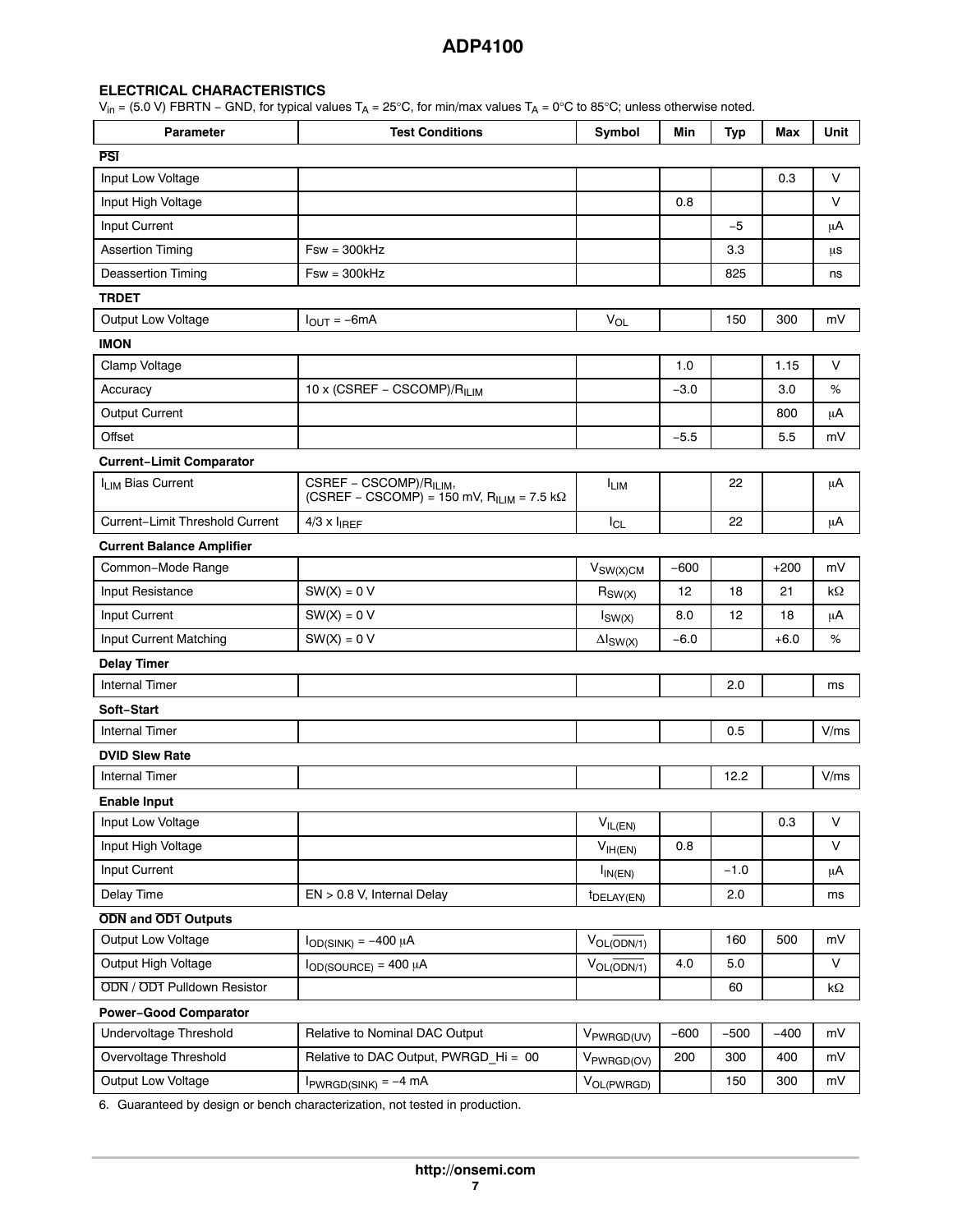# <span id="page-7-0"></span>**ELECTRICAL CHARACTERISTICS**

 $\rm V_{in}$  = (5.0 V) FBRTN – GND, for typical values T<sub>A</sub> = 25°C, for min/max values T<sub>A</sub> = 0°C to 85°C; unless otherwise noted.

| <b>Parameter</b>                 | <b>Test Conditions</b>                  | Symbol                     | Min    | <b>Typ</b> | Max        | Unit   |
|----------------------------------|-----------------------------------------|----------------------------|--------|------------|------------|--------|
| Power Good Delay Time            |                                         |                            |        |            |            |        |
| During Soft-Start (Note 6)       | <b>Internal Timer</b>                   |                            |        | 2.0        |            | ms     |
| <b>Power-Good Comparator</b>     |                                         |                            |        |            |            |        |
| VID Code Changing                |                                         |                            | 100    | 250        |            | μs     |
| <b>VID Code Static</b>           |                                         |                            |        | 200        |            | ns     |
| Crowbar Trip Point               | Relative to DAC Output, PWRGD_Hi = 00   | <b>V<sub>CROWBAR</sub></b> | 200    | 300        | 400        | mV     |
| <b>Crowbar Reset Point</b>       | <b>Relative to FBRTN</b>                |                            | 250    | 300        | 350        | mV     |
| Crowbar Delay Time               | Overvoltage to PWM going low            | tcROWBAR                   |        |            |            |        |
| <b>VID Code Changing</b>         |                                         |                            | 100    | 250        |            | μs     |
| <b>VID Code Static</b>           |                                         |                            |        | 400        |            | ns     |
| <b>PWM Outputs</b>               |                                         |                            |        |            |            |        |
| Output Low Voltage               | $I_{\text{PWM(SINK)}} = -400 \mu A$     | V <sub>OL(PWM)</sub>       |        | 160        | 500        | mV     |
| Output High Voltage              | $I_{\text{PWM}(SOURCE)} = 400 \mu A$    | V <sub>OH(PWM)</sub>       | 4.0    | 5.0        |            | V      |
| <b>VRHOT Output</b>              |                                         |                            |        |            |            |        |
| Output Low Voltage               | $I_{VRHOT(SINK)} = -6 mA$               | VOL(VRHOT)                 |        | 160        | 500        | mV     |
| Output High Leakage Current      | $V_{OH} = 5.0 V$                        | <b>I</b> OH(VRHOT)         |        |            | 1.0        | μA     |
| <b>TTSENSE Inputs</b>            |                                         |                            |        |            |            |        |
| <b>TTSENSE Voltage Range</b>     | Internally Limited                      |                            | 0      |            | $\sqrt{2}$ | V      |
| Source Current                   | $R_{IREF}$ = 121 k $\Omega$             | I <sub>TH</sub>            | $-110$ | $-125$     | $-140$     | μA     |
| <b>VRHOT Voltage Threshold</b>   |                                         |                            | 780    | 810        | 840        | mV     |
| <b>VRHOT Hysteresis</b>          |                                         |                            |        | 55         |            | mV     |
| <b>VRHOT Output Low Voltage</b>  | $I_{VPHOT(SINK)} = -4mA$                |                            |        | 150        | 300        | mV     |
| <b>Supply</b>                    |                                         |                            |        |            |            |        |
| V <sub>CC</sub> (Note 6)         | $\rm V_{CC}$                            |                            | 4.7    | 5.25       | 5.75       | V      |
| DC Supply Current (see Figure 2) | $VSYSTEM = 13.2 V, RSHUNT = 340 \Omega$ | <b>I</b> <sub>VCC</sub>    |        | 20         | 25         | mA     |
| UVLO Turn-On Current             |                                         |                            |        | 6.5        | 11         | mA     |
| <b>UVLO Threshold Voltage</b>    | V <sub>CC</sub> Rising                  | VUVLO                      | 9.5    |            |            | V      |
| <b>UVLO Turn-Off Voltage</b>     | V <sub>CC</sub> Falling                 |                            |        | 4.1        |            | V      |
| VCC3 Output Voltage              | $I_{VCC3} = 1 mA$                       | VCC <sub>3</sub>           | 3.0    | 3.3        | 3.6        | $\vee$ |

6. Guaranteed by design or bench characterization, not tested in production.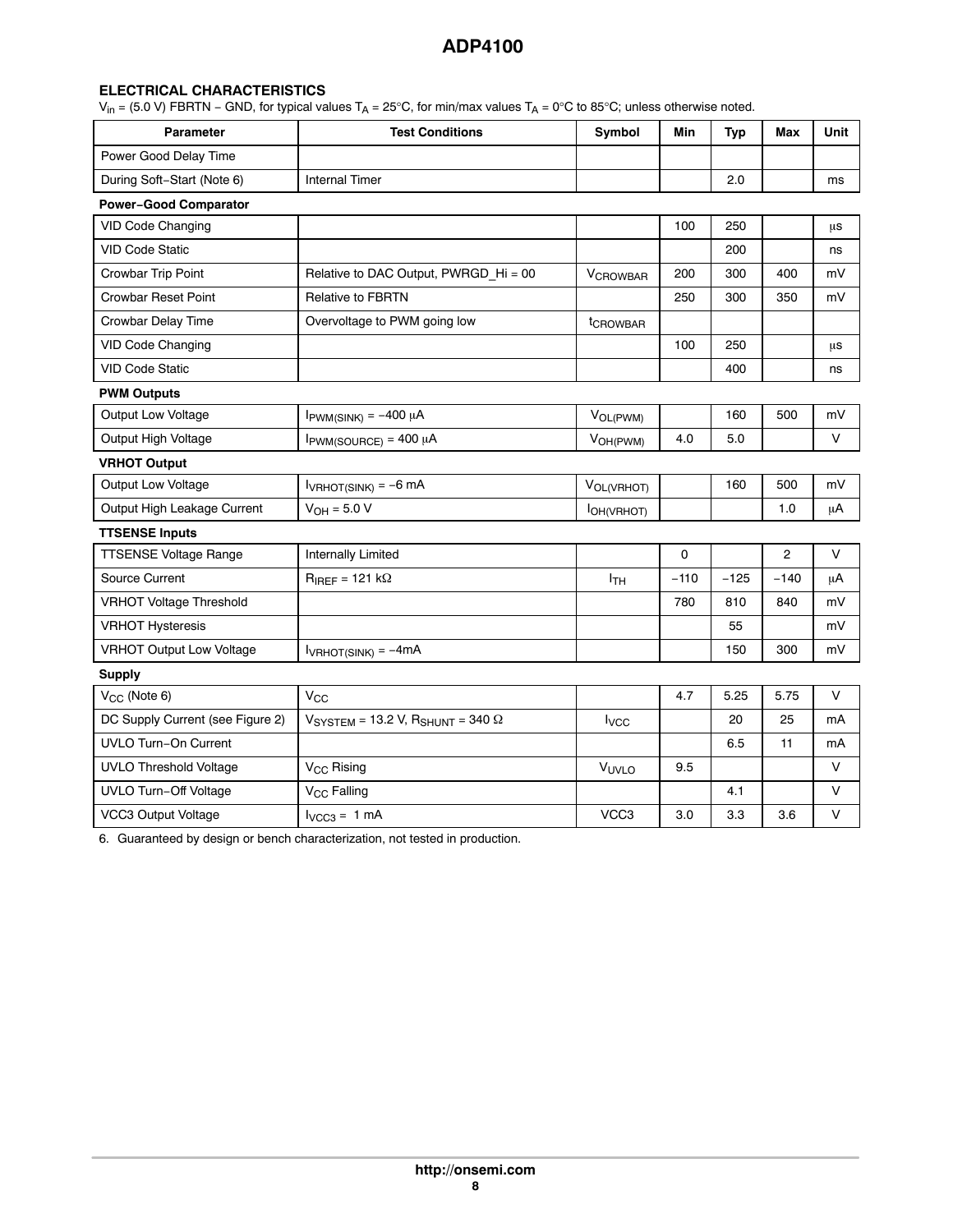# **TYPICAL CHARACTERISTICS**

<span id="page-8-0"></span>

**Figure 3. ADP4100 RT vs Frequency**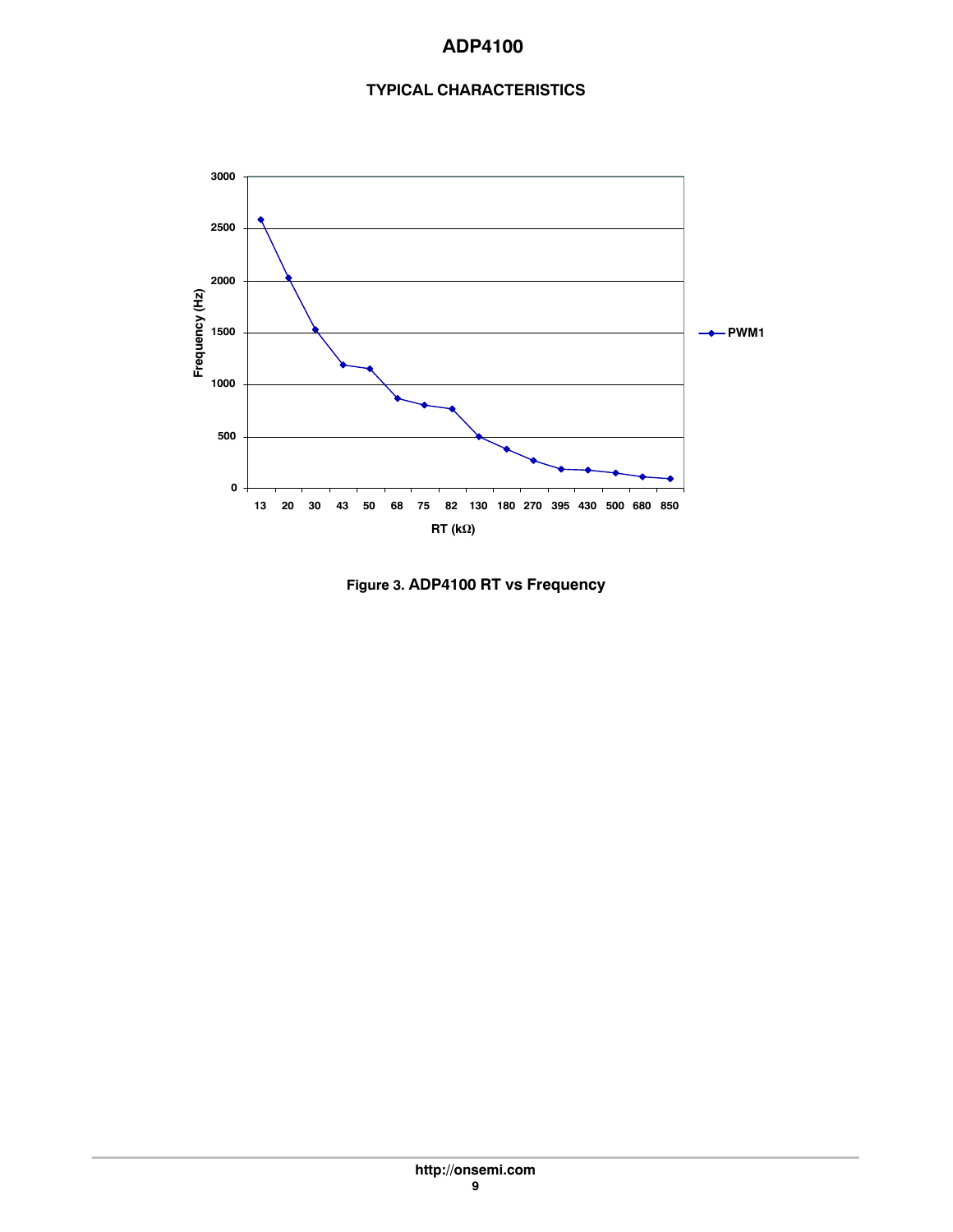# **TEST CIRCUITS**

<span id="page-9-0"></span>









![](_page_9_Figure_7.jpeg)

![](_page_9_Figure_8.jpeg)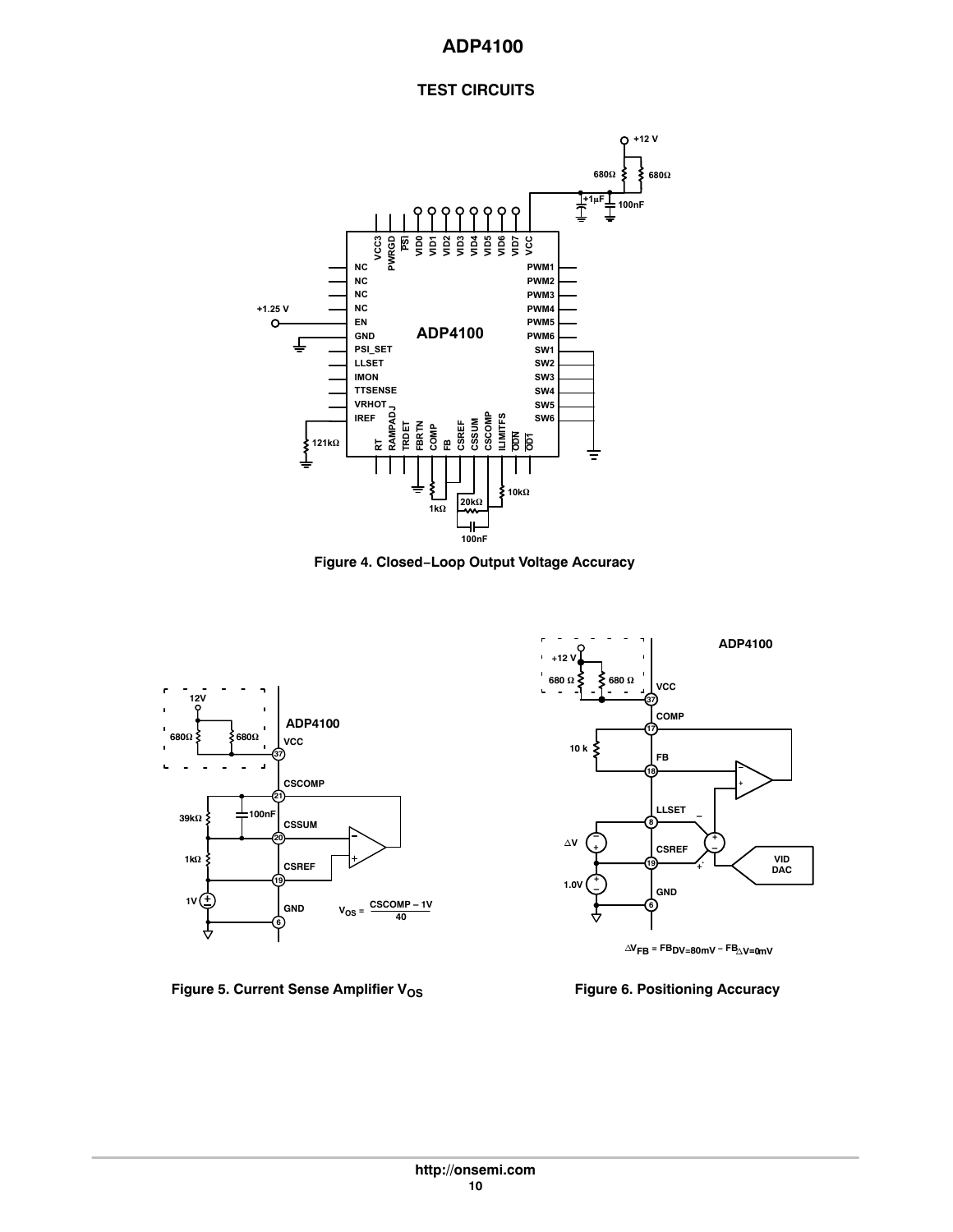### **Theory of Operation**

The ADP4100 is a 6−Phase VR11.1 regulator. A typical application circuits is shown in Figure 2.

### **Startup Sequence**

The ADP4100 follows the VR11 startup sequence shown in Figure 7. After both the EN and UVLO conditions are met, an internal timer goes through one delay cycle TD1 (= 2ms). The first six clock cycles of TD2 are blanked from the PWM outputs and used for phase detection as explained in the following section. Then the internal soft−start ramp is enabled (TD2) and the output comes up to the boot voltage of 1.1V. The voltage is held at 1.1V for the 2 ms, also known as the Boot Hold time or TD3. During TD3 the processor VID pins settle to the required VID code. When TD3 is over, the ADP4100 reads the VID inputs and soft−starts either up or down to the final VID voltage (TD4). After TD4 has been completed and the PWRGD masking time (equal to VID on the fly masking) is finished, a third cycle of the internal timer sets the PWRGD blanking (TD5).

![](_page_10_Figure_5.jpeg)

**Figure 7. System Startup Sequence for VR11**

Figure 8 shows typical startup waveforms for the ADP4100.

![](_page_10_Figure_8.jpeg)

**Figure 8. Shows Typical Startup Waveforms for the ADP4100**

Figure 8 typical startup waveforms: Channel 1: CSREF Channel 2: PWM1 Channel 3 : Enable

### **Phase Detection**

During startup, the number of operational phases and their phase relationship is determined by the internal circuitry that monitors the PWM outputs. Normally, the ADP4100 operates as a 6−Phase PWM controller.

To operate as a 5–Phase Controller connect PWM6 to  $V_{CC}$ .

To operate as a 4−Phase Controller connect PWM5 and PWM6 to  $V_{CC}$ .

To operate as a 3−Phase Controller connect PWM4, PWM5 and PWM6 to  $V_{CC}$ .

To operate as a 2−Phase Controller connect PWM3, PWM4, PWM5 and PWM6 to  $V_{CC}$ .

To operate as a single phase controller connect PMW2, PWM3, PWM4, PWM5 and PWM6 to  $V_{CC}$ .

Prior to soft−start, while EN is high the PWM6, PWM5, PWM4 PWM3 and PWM2 pins sink approximately  $100 \mu A$ each. An internal comparator checks each pin's voltage vs. a threshold of 3.0 V. If the pin is tied to  $V_{CC}$ , it is above the threshold. Otherwise, an internal current sink pulls the pin to GND, which is below the threshold. PWM1 is low during the phase detection interval that occurs during the first six clock cycles of TD2. After this time, if the remaining PWM outputs are not pulled to  $V_{CC}$ , the 100  $\mu$ A current sink is removed, and they function as normal PWM outputs. If they are pulled to  $V_{CC}$ , the 100  $\mu$ A current source is removed, and the outputs are put into a high impedance state.

The PWM outputs are logic−level devices intended for driving fast response external gate drivers such as the ADP3121. Because each phase is monitored independently, operation approaching 100% duty cycle is possible. In addition, more than one output can be on at the same time to allow overlapping phases.

#### **Master Clock Frequency**

The clock frequency of the ADP4100 is set with an external resistor connected from the RT pin to ground. The frequency follows the graph in Figure [3.](#page-8-0) To determine the frequency per phase, the clock is divided by the number of phases in use. If all phases are in use, divide by 6. If 4 phases are in use then divide by 4.

$$
R_T = \frac{1}{n \times f_{sw} \times C_r} - R_{TO}
$$
 (eq. 1)

Where:  $CT = 2.2$  pF and RTO = 21 K

#### **Output Voltage Differential Sensing**

The ADP4100 combines differential sensing with a high accuracy VID DAC and reference, and a low offset error amplifier. This maintains a worst−case specification of ±7 mV differential sensing error over its full operating output voltage and temperature range. The output voltage is sensed between the FB pin and FBRTN pin. FB is connected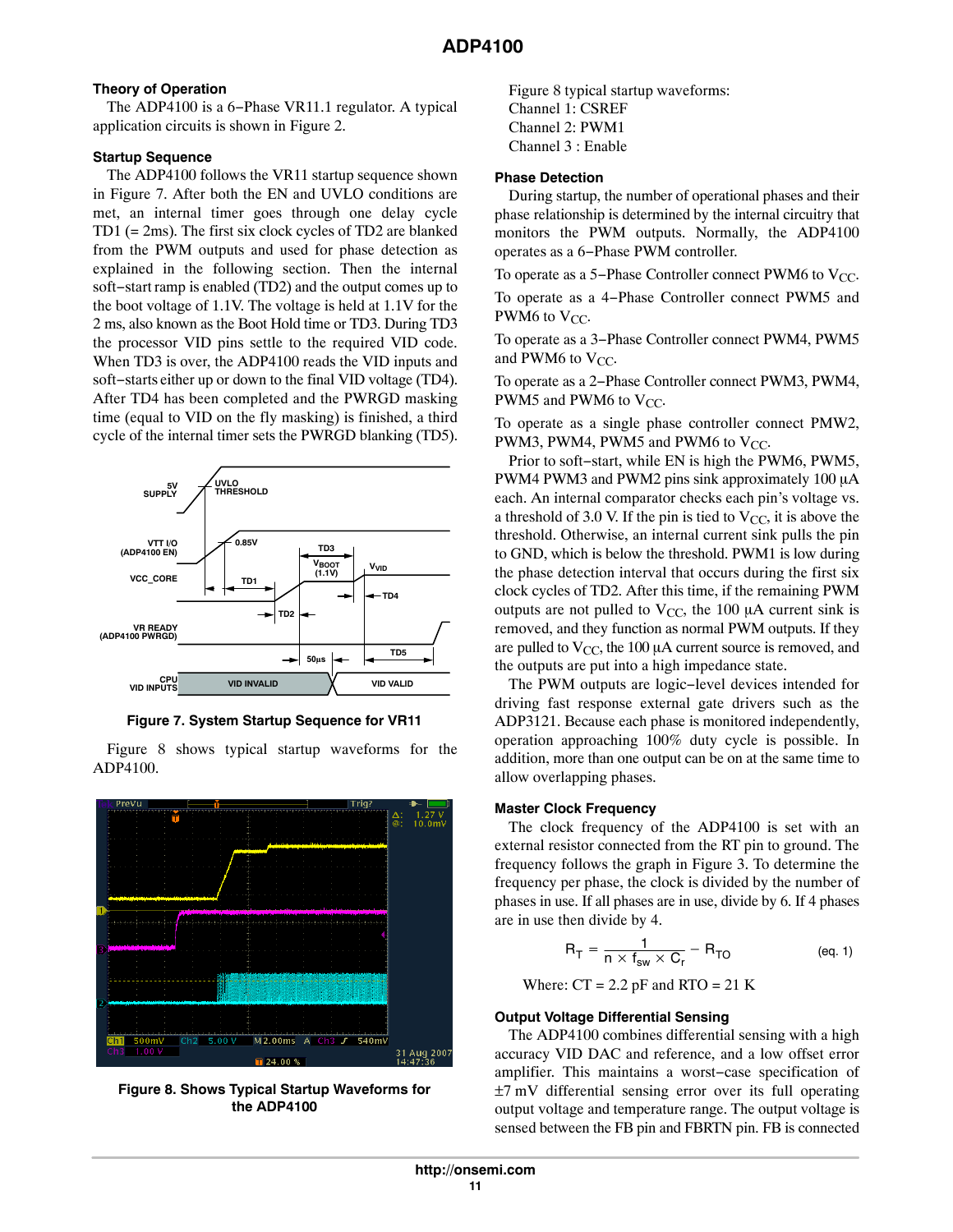through a resistor,  $R_B$ , to the regulation point, usually the remote sense pin of the microprocessor. FBRTN is connected directly to the remote sense ground point. The internal VID DAC and precision reference are referenced to FBRTN, which has a minimal current of  $100 \mu A$  to allow accurate remote sensing. The internal error amplifier compares the output of the DAC to the FB pin to regulate the output voltage.

### **Output Current Sensing**

The ADP4100 provides a dedicated Current−Sense Amplifier (CSA) to monitor the total output current for proper voltage positioning vs. load current, for the IMON output and for current−limit detection. Sensing the load current at the output gives the total real time current being delivered to the load, which is an inherently more accurate method than peak current detection or sampling the current across a sense element such as the low−side MOSFET. This amplifier can be configured several ways, depending on the objectives of the system, as follows:

- Output inductor DCR sensing without a thermistor for lowest cost.
- Output inductor DCR sensing with a thermistor for improved accuracy with tracking of inductor temperature.
- Sense resistors for highest accuracy measurements.

The positive input of the CSA is connected to the CSREF pin, which is connected to the average output voltage. The inputs to the amplifier are summed together through resistors from the sensing element, such as the switch node side of the output inductors, to the inverting input CSSUM. The feedback resistor between CSCOMP and CSSUM sets the gain of the amplifier and a filter capacitor is placed in parallel with this resistor. The gain of the amplifier is programmable by adjusting the feedback resistor. This difference signal is used internally to offset the VID DAC for voltage positioning.

The difference between CSREF and CSCOMP is used as a differential input for the current−limit comparator.

To provide the best accuracy for sensing current, the CSA is designed to have a low offset input voltage. Also, the sensing gain is determined by external resistors to make it extremely accurate.

#### **Current−Limit Setpoint**

The current limit threshold on the ADP4100 is programmed by a resistor between the ILIMFS pin and the CSCOMP pin. The I<sub>LIMFS</sub> current, I<sub>ILIMFS</sub>, is compared with an internal current reference of 22  $\mu$ A. If I $_{\text{ILIMFS}}$ exceeds  $22 \mu A$  then the output current has exceeded the limit and the current limit protection is tripped.

$$
I_{ILIMFS} = \frac{V_{ILIMFS} - V_{CSCOMP}}{R_{ILIMFS}}
$$
 (eq. 2)

Where: 
$$
V_{ILIMFS} = V_{CSREF}
$$

$$
I_{ILIMFS} = \frac{V_{CSREF} - V_{CSCOMP}}{R_{ILIMFS}}
$$
\n
$$
(eq. 3)
$$

$$
V_{\text{CSREF}} - V_{\text{CSCOMP}} = \frac{R_{\text{CS}}}{R_{\text{PH}}} \times R_{\text{L}} \times I_{\text{LOAD}}
$$

Where:  $R_L = DCR$  of the Inductor

Assuming that:

$$
\frac{R_{CS}}{R_{PH}} \times R_L = 1 \text{ m}\Omega \qquad \text{(eq. 4)}
$$

i.e. the external circuit is set up for a  $1 \text{ m}\Omega$  Loadline then the R<sub>ILIMFS</sub> is calculated as follows:

$$
I_{ILIMFS} = \frac{1 \text{ m}\Omega \times I_{LOAD}}{R_{LIMITS}}
$$
 (eq. 5)

Assuming we want a current limit of 150 A that means that  $I_{LIMFS}$  must equal 22  $\mu$ A at that load.

$$
22 \mu A = \frac{1 \text{ m}\Omega \times 150 \text{ A}}{R_{LIMITFS}}
$$
 (eq. 6)

Solving this equation for  $R_{LIMITS}$  we get 6.8 k $\Omega$ . Closest 1% resistor is 6.81 k $\Omega$ .

#### **Current−Limit, Short−Circuit and Latchoff Protection**

If the current limit is reached and TD5 has completed, an internal latchoff delay time will start, and the controller will shut down if the fault is not removed. This delay is four times longer than the delay time during the startup sequence. The current limit delay time only starts after the TD5 has completed. If there is a current limit during startup, the ADP4100 will go through TD1 to TD5, and then start the latchoff time. Because the controller continues to cycle the phases during the latchoff delay time, if the short is removed before the timer is complete, the controller can return to normal operation.

The latchoff function can be reset by either removing and reapplying the supply voltage to the ADP4100, or by toggling the EN pin low for a short time.

During startup when the output voltage is below 200 mV, a secondary current limit is active. This is necessary because the voltage swing of CSCOMP cannot go below ground. This secondary current limit limits the internal COMP voltage to the PWM comparators to 1.5 V. This limits the voltage drop across the low−side MOSFETs through the current balance circuitry. Typical overcurrent latchoff waveforms are shown in Figure [9](#page-12-0)).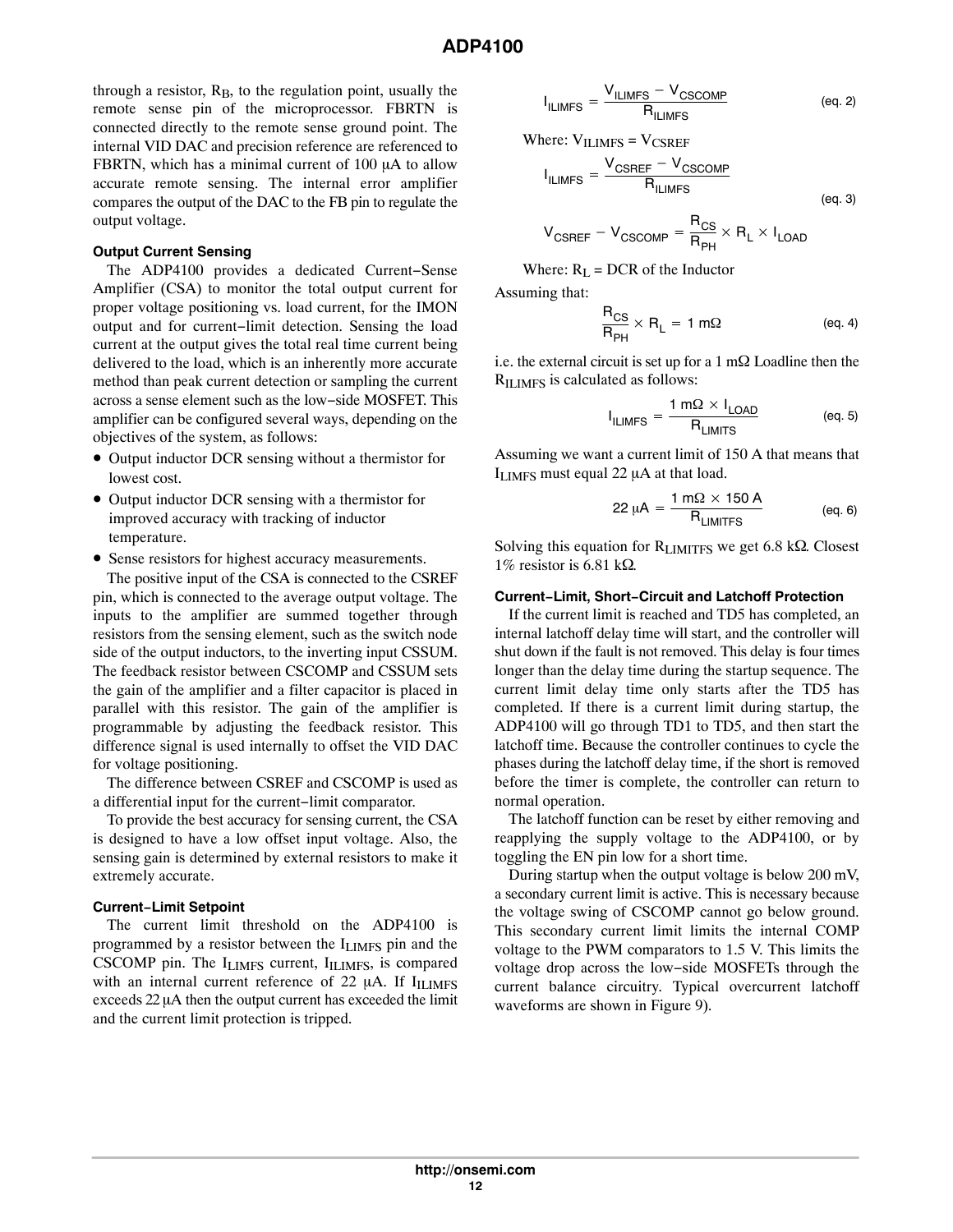<span id="page-12-0"></span>![](_page_12_Figure_1.jpeg)

**Figure 9. Overcurrent Latchoff Waveforms Channel 1: CSREF, Channel 2: COMP, Channel 3: PWM1**

An inherent per phase current limit protects individual phases if one or more phases stops functioning because of a faulty component. This limit is based on the maximum normal mode COMP voltage.

#### **Output Current Monitor**

IMON is an analog output from the ADP4100 representing the total current being delivered to the load. It outputs an accurate current that is directly proportional to the current set by the ILIMFS resistor.

$$
I_{\text{IMON}} = 10 \times I_{\text{SW}} \times I_{\text{LIMFS}} \tag{eq.7}
$$

The current is then run through a parallel RC connected from the I<sub>MON</sub> pin to the FBRTN pin to generate an accurately scaled and filtered voltage as per the VR11.1 specification. The size of the resistor is used to set the  $I_{\text{MON}}$ scaling.

The scaling is set such that  $I_{MON} = 900$  mV at the TDC current of the processor. This means that the RIMON resistor should be chosen as follows.

From the Current−Limit Setpoint paragraph we know the following:

$$
I_{ILIMFS} = \frac{1 \text{ m}\Omega \times I_{LOAD}}{R_{LIMFS}}
$$
\n
$$
I_{IMON} = 10 \times \frac{1 \text{ m}\Omega \times I_{LOAD}}{R_{LIMFS}}
$$
\n
$$
(eq. 8)
$$

For a 150 A current limit  $R_{LIMFS} = 6.81$  k $\Omega$ . Assuming the TDC = 135 A then  $V_{MON}$  should equal 900 mV when  $I_{\text{LOAD}}$  = 135 A.

When  $I_{\text{LOAD}}$  = 135 A,  $I_{\text{MON}}$  equals:

$$
I_{MON} = 10 \times \frac{1 \text{ m}\Omega \times 135 \text{ A}}{6.81 \text{ k}\Omega} = 198 \mu \text{A}
$$
 (eq. 9)

$$
V_{\text{IMON}} = 900 \text{ mV} = 198 \text{ }\mu\text{A} \times \text{R}_{\text{MON}}
$$

This gives a value of  $4.54 \text{ k}\Omega$  for RMON.

If the TDC and OCP limit for the processor have to be changed then it may be necessary to change the ILIMITFS

resistor only. This is because the ILIMITFS resistor sets up both the current limit and also the current out of the IMON pin, as explained earlier.

The  $I_{MON}$  pin also includes an active clamp to limit the IMON voltage to 1.15 V MAX while maintaining accuracy at 900 mV full scale.

# **Active Impedance Control Mode**

For controlling the dynamic output voltage droop as a function of output current, the CSA gain and load line programming can be scaled to be equal to the droop impedance of the regulator times the output current. This droop voltage is then used to set the input control voltage to the system. The droop voltage is subtracted from the DAC reference input voltage directly to tell the error amplifier where the output voltage should be. This allows enhanced feed−forward response.

#### **Load Line Setting**

For load line values greater than 1 m $\Omega$ , R<sub>CSA</sub> can be set equal to  $R<sub>O</sub>$ , and the LLSET pin can be directly connected to the CSCOMP pin. When the load line value needs to be less than 1 m $\Omega$ , two additional resistors are required. Figure 10 shows the placement of these resistors.

![](_page_12_Figure_23.jpeg)

**Figure 10. Load Line Setting Resistors**

The two resistors  $R_{LL1}$  and  $R_{LL2}$  set up a divider between the CSCOMP pin and CSREF pin. This resistor divider is input into the LLSET pin to set the load line slope  $R<sub>O</sub>$  of the  $V_R$  according to the following equation:

$$
R_{O} = \frac{R_{LL2}}{R_{LL1} + R_{LL2}} \times R_{CSA}
$$
 (eq. 10)

The resistor values for  $R_{LL1}$  and  $R_{LL2}$  are limited by two factors.

• The minimum value is based upon the loading of the CSCOMP pin. This pin's drive capability is  $500 \mu A$ and the majority of this should be allocated to the CSA feedback. If the current through  $R_{LL1}$  and  $R_{LL2}$  is limited to 10% of this (50  $\mu$ A), the following limit can be placed for the minimum value for  $R_{LL1}$  and  $R_{LL2}$ :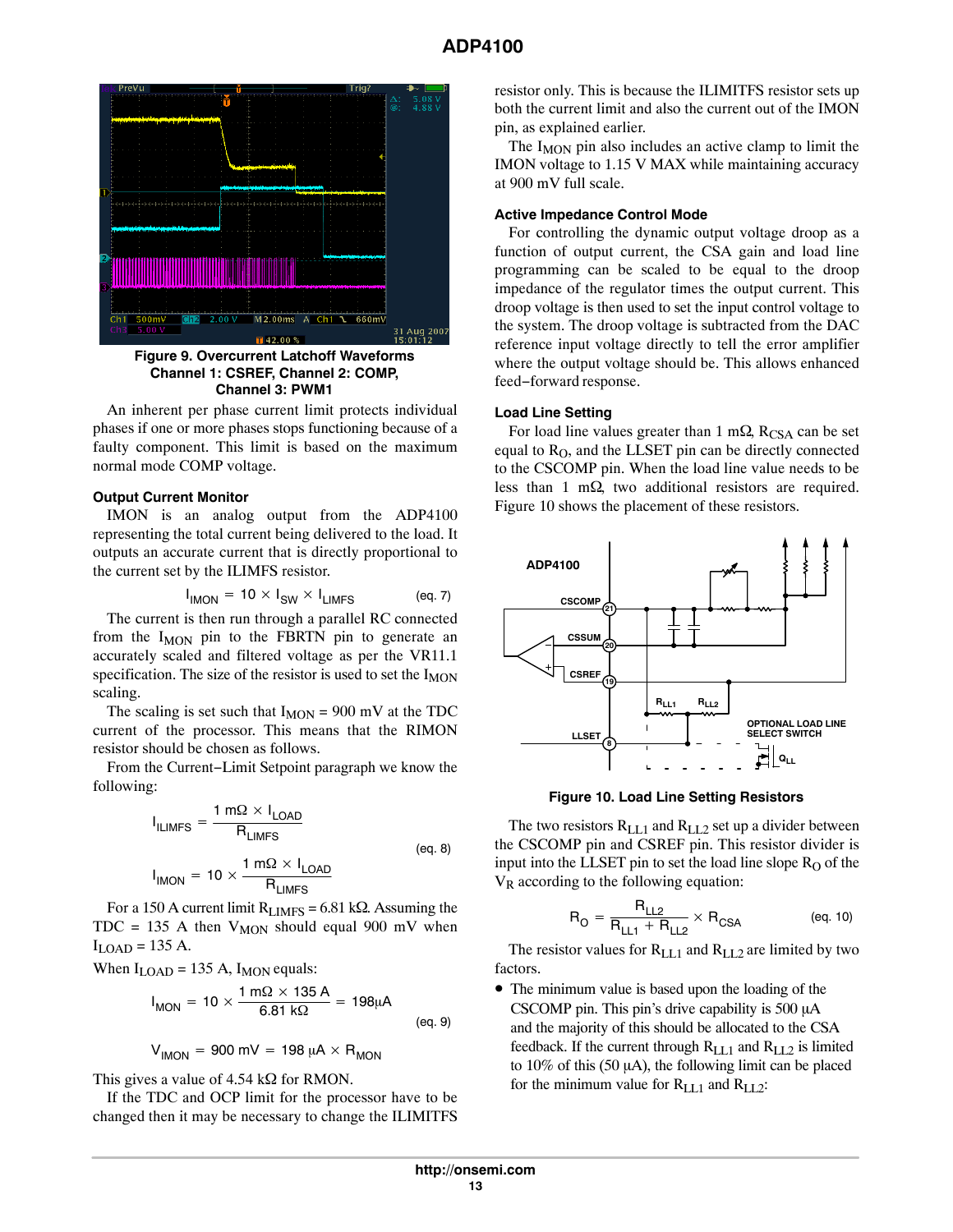$$
R_{LL1} + R_{LL2} \ge \frac{I_{LM} \times R_{CSA}}{50 \times 10^{-6}}
$$
 (eq. 11)

Here, I<sub>LIM</sub> is the current–limit current, which is the maximum signal level that the CSA responds to.

• The maximum value is based upon minimizing induced dc offset errors based on the bias current of the LLSET pin. To keep the induced dc error less than 1 mV, which makes this error statistically negligible, place the following limit of the parallel combination of  $R_{LL1}$ and  $R_{LL2}$ :

It is best to select the resistor values to minimize their values to reduce the noise and parasitic susceptibility of the feedback path.

$$
\frac{R_{LL1}\times R_{LL2}}{R_{LL1}+R_{LL2}}\leq \frac{1\times 10^{-3}}{120\times 10^{-9}}=8.33\; k\Omega\qquad \qquad (\text{eq. 12})
$$

By combining Equation [10](#page-12-0) with Equation 12 and selecting minimum values for the resistors, the following equations result:

$$
R_{LL2} = \frac{I_{LIM} \times R_O}{50 \mu A}
$$
 (eq. 13)

$$
R_{LL1} = \left(\frac{R_{CSA}}{R_O} - 1\right) \times R_{LL2} \qquad \qquad \text{(eq. 14)}
$$

Therefore, both  $R_{LL1}$  and  $R_{LL2}$  need to be in parallel and less than 8.33 k $\Omega$ .

Another useful feature for some VR applications is the ability to select different load lines. Figure [10](#page-12-0) shows an optional MOSFET switch that allows this feature. Here, design for  $R_{CSA} = R_{O(MAX)}$  (selected with  $Q_{LL}$  on) and then use Equation [10](#page-12-0) to set  $R_O = R_{O(MIN)}$  (selected with  $Q_{LL}$  off).

For this design,  $R_{CSA} = R_O = 1$  m $\Omega$ . As a result, connect LLSET directly to CSCOMP; the RLL1.

#### **Current Control Mode and Thermal Balance**

The ADP4100 has individual inputs (SW1 to SW6) for each phase that are used for monitoring the current of each phase. This information is combined with an internal ramp to create a current balancing feedback system that has been optimized for initial current balance accuracy and dynamic thermal balancing during operation. This current balance information is independent of the average output current information used for positioning.

The magnitude of the internal ramp can be set to optimize the transient response of the system. It also monitors the supply voltage for feed−forward control for changes in the supply. A resistor connected from the power input voltage to the RAMPADJ pin determines the slope of the internal PWM ramp.

#### **Voltage Control Mode**

A high gain, high bandwidth, voltage mode error amplifier is used for the voltage mode control loop. The control input voltage to the positive input is set via the VID logic according to the voltages listed in VID Code Table. The VID code is set using the VID Input pins.

This voltage is also offset by the droop voltage for active positioning of the output voltage as a function of current, commonly known as active voltage positioning. The output of the amplifier is the COMP pin, which sets the termination voltage for the internal PWM ramps.

The negative input (FB) is tied to the output sense location with Resistor  $R_B$  and is used for sensing and controlling the output voltage at this point. A current source (equal to 16  $\mu$ A) from the FB pin flowing through R<sub>B</sub> is used for setting the no load offset voltage from the VID voltage. The no load voltage is negative with respect to the VID DAC for Intel CPU's.

The value of  $R_B$  can be found using the following equation:

$$
R_B = \frac{V_{VID} - V_{ONL}}{I_{FB}}
$$
 (eq. 15)

### **RAMPADJ Input Current**

The resistor connected to the Rampadj pin sets the internal PWM ramp. The value for this resistor is chosen to provide the combination of thermal balance, stability and transient response.

$$
R_R = \frac{A_R \times L}{3 \times A_D \times R_{DS} \times C_R}
$$
 (eq. 16)

Where

 $A_R$  is the internal ramp amplifier gain (= 0.5)

 $A_D$  is the current balancing amplifier gain  $(= 5)$ 

 $R_{DS}$  is the total low side MOSFET on resistance

 $C_R$  is the internal ramp capacitor value (= 5pF).

The internal ramp voltage can be calculated as follows:

$$
V_R = \frac{A_R \times (1 - D) \times V_{VID}}{R_R \times C_R \times f_{SW}}
$$
 (eq. 17)

The size of the internal ramp can be made larger or smaller. If it is made larger, stability and noise rejection improves but the transient performance decreases. If the ramp is made smaller then the transient response improves however noise rejection and stability degrades.

#### **COMP Pin Ramp**

There is a ramp signal on the COMP signal, which is due to the droop voltage and the output voltage ramps. This ramp adds to the internal ramp to produce the following ramp signal at the PWM input.

$$
V_{\text{RT}} = \frac{V_{\text{R}}}{\left(1 - \frac{2 \times (1 - n \times D)}{n \times f_{\text{SW}} \times C_{\text{X}} \times R_{\text{O}}}\right)}
$$
 (eq. 18)

Where  $Cx = bulk$  capacitance

 $R<sub>O</sub>$  = Droop

n = number of phases

 $f_{SW}$  = switching frequency per phase

 $D =$  duty cycle

 $V_R$  = Internal Ramp Voltage (calculated in Rampadj section of this data sheet)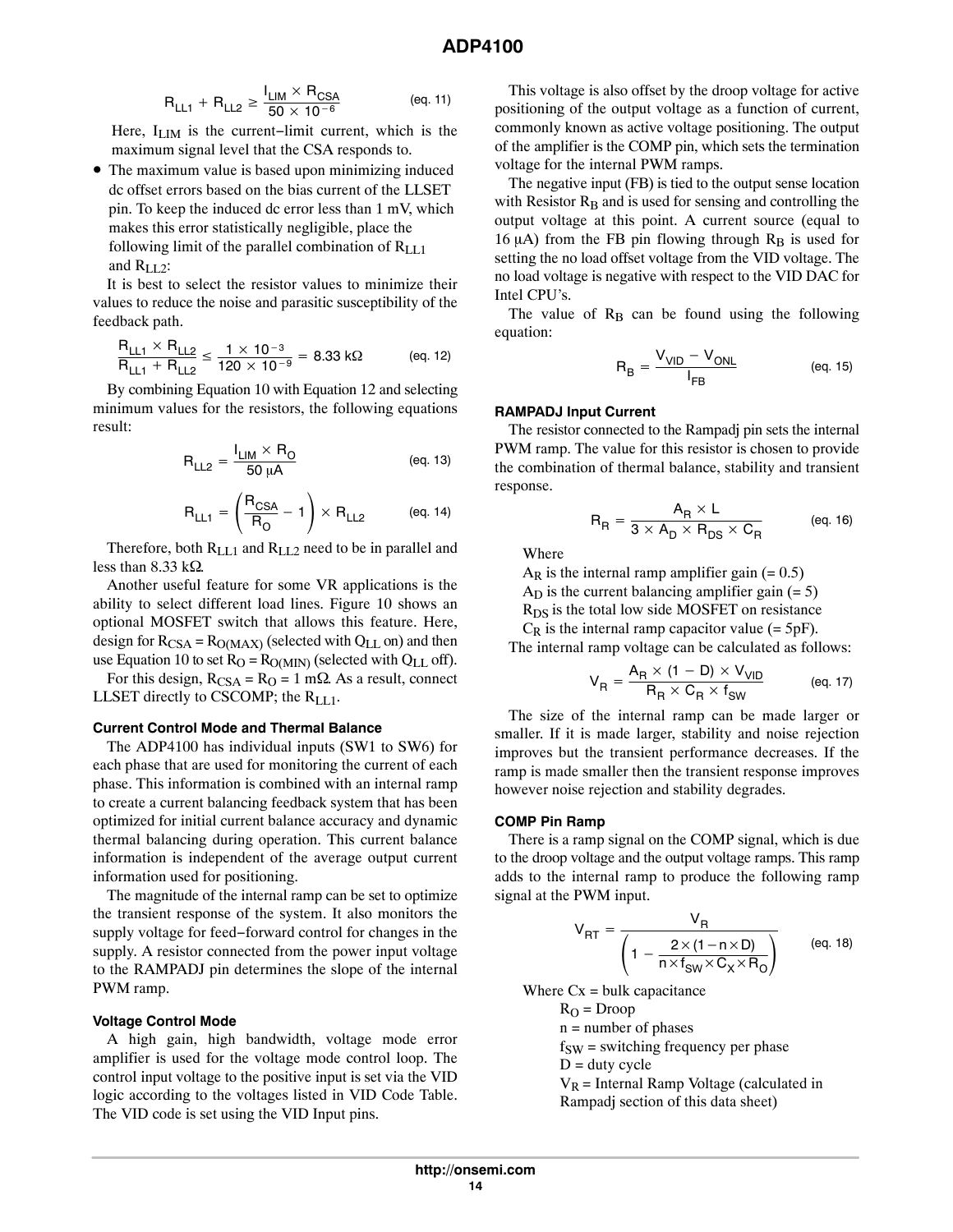This ramp voltage should be set to at least 0.5 V for noise immunity reasons. If it is less than 0.5 V then decrease the ramp resistor.

#### **Dynamic VID**

The ADP4100 has the ability to respond to dynamically changing VID inputs while the controller is running. This allows the output voltage to change while the supply is running and supplying current to the load. This is commonly referred to as Dynamic VID (DVID). A DVID can occur under either light or heavy load conditions. The processor signals the controller by changing the VID inputs in a single or multiple steps from the start code to the finish code. This change can be positive or negative.

When a VID bit changes state, the ADP4100 detects the change and ignores the DAC inputs for a minimum of 200 ns. This time prevents a false code due to logic skew while the VID inputs are changing. Additionally, the first VID change initiates the PWRGD and CROWBAR blanking functions for a minimum of  $100 \mu s$  to prevent a false PWRGD or CROWBAR event. Each VID change resets the internal timer.

If a VID off code is detected the ADP4100 will wait for 5 usec to ensure that the code is correct before initiating a shutdown of the controller.

#### **Enhanced Transients Mode**

The ADP4100 incorporates enhanced transient response for both load step up and load release. For load step up it senses the output of the error amp to determine if a load step up has occurred and then sequences on the appropriate number of phases to ramp up the output current.

For load release, it also senses the output of the error amp and uses the load release information to trigger the TRDET pin, which is then used to adjust the error amp feedback for optimal positioning. This is especially important during high frequency load steps.

Additional information is used during load transients to ensure proper sequencing and balancing of phases during high frequency load steps as well as minimizing the stress on components such as the input filter and MOSFETs.

#### **TRDET and Phase Shuffling**

The ADP4100 senses the error amp output and triggers the TRDET pin when a load release takes place. The TRDET circuit, as shown in Figure 2, adjusts the feedback for optimal positioning especially during high frequency load steps. TRDET is also used to trigger phase shuffling. If repeated transients take place at the switching frequency then its possible for one phase to carry most of the currrent. To prevent this from happening the ADP4100 will shuffle the phases whenever a load release happens, i.e. it will randomize the phase sequence.

#### **Reference Current**

The IREF pin is used to set an internal current reference. This reference current sets  $I_{FB}$  and  $I_{TTSENSE}$ . A resistor to ground programs the current based on the 1.8 V output.

$$
I_{REF} = \frac{1.8 \text{ V}}{R_{IREF}} \tag{eq. 19}
$$

Typically,  $R_{IREF}$  is set to 121 k $\Omega$  to program IREF = 15  $\mu$ A. The following currents are then equal to:

$$
I_{FB} = I_{REF} = 15 \mu A
$$
\n
$$
(eq. 20)
$$

$$
I_{\text{TTSENSE}} = -8 (I_{\text{IREF}}) = -120 \mu \text{A}
$$

#### **Power Good Monitoring**

The power good comparator monitors the output voltage via the CSREF pin. The PWRGD pin is an open−drain output whose high level (when connected to a pullup resistor) indicates that the output voltage is within the nominal limits specified in the specifications above based on the VID voltage setting. PWRGD goes low if the output voltage is outside of this specified range, if the VID DAC inputs are in no CPU mode, or whenever the EN pin is pulled low. PWRGD is blanked during a DVID event for a period of 100 us to prevent false signals during the time the output is charging.

The PWRGD circuitry also incorporates an initial turn−on delay time (TD5). Prior to the SS voltage reaching the programmed VID DAC voltage and the PWRGD masking time finishing, the PWRGD pin is held low. Once the SS circuit reaches the programmed DAC voltage, the internal timer operates.

The range for the PWRGD comparator is +300 mV and −500 mV.

### **Power State Indicator**

The  $\overline{PSI}$  pin is an input used to determine the operating state of the load. If this input is pulled low, the load is in a low power state and the controller asserts the  $\overline{ODN}$  pin low, which can be used to disable phases and maintain better efficiency at lighter loads.

The sequencing into and out of low power operation is maintained to minimize output deviations as well as providing full power load transients immediately after exiting a low power state.

The user can program if one or two phases are enabled during  $\overline{PSI}$  using the PSI SET pin. If this pin is pulled low then 1 phase is enabled (always phase 1). If it is pulled high then two phases are enabled (phase 1 and phase 4 in a 6−phase or 5−phase system, phase 1 and phase 3 in a 4−phase system. Extreme care should be taken to ensure that  $\overline{OD1}$  is connected to all phases enabled during PSI.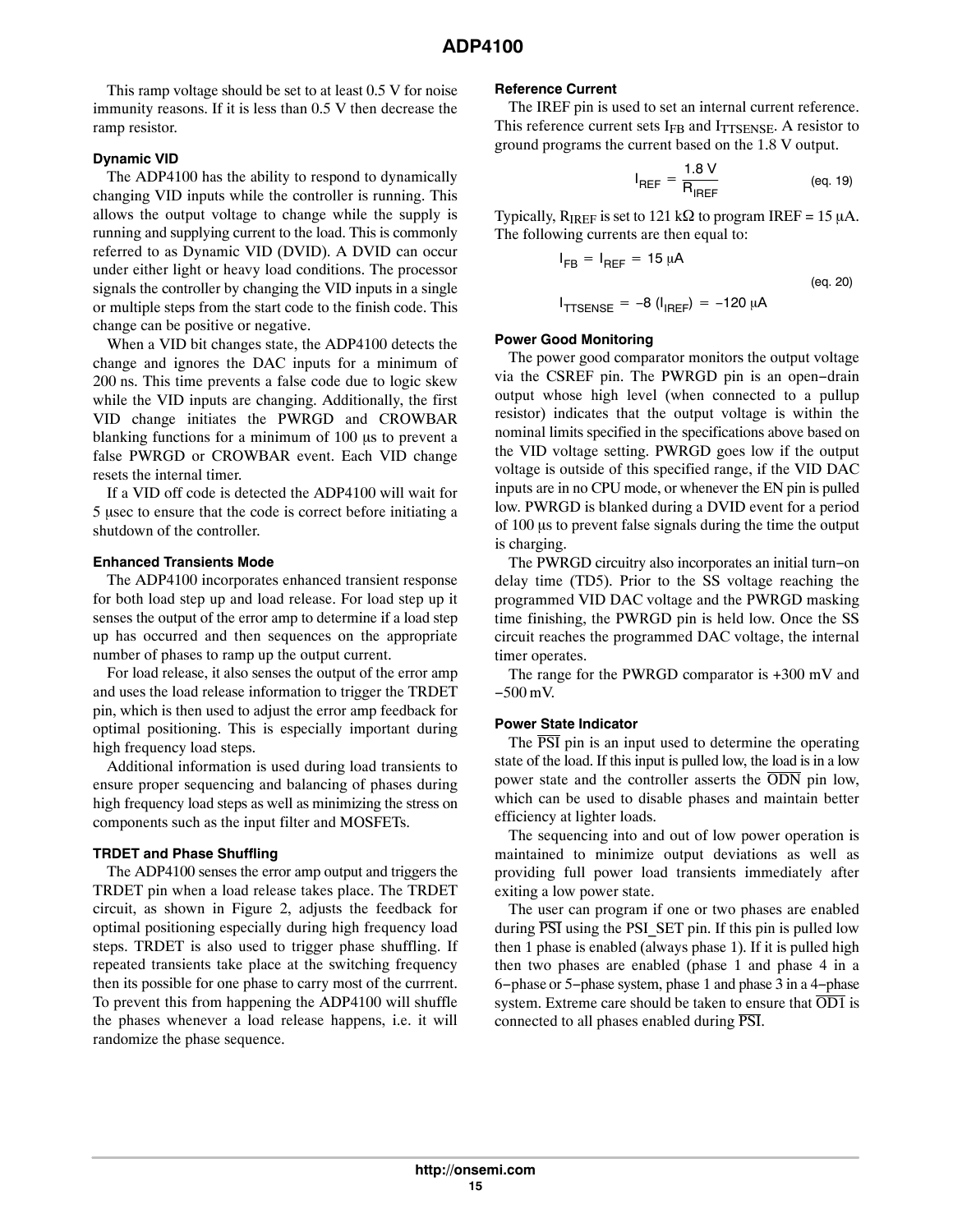### **PSI Set Table**

| # of Phases<br><b>Normally</b> | <b>PSI</b> Set | <b>Phases on During</b><br><b>PSI</b> |
|--------------------------------|----------------|---------------------------------------|
| 6                              | High<br>Low    | Phase 1 and 4<br>Phase 1              |
| 5                              | High<br>Low    | Phase 1 and 4<br>Phase 1              |
| 4                              | High<br>Low    | Phase 1 and 3<br>Phase 1              |
| 3                              | High<br>Low    | Phase 1<br>Phase 1                    |
| 2                              | High<br>Low    | Phase 1<br>Phase 1                    |
|                                | High<br>Low    | Phase 1<br>Phase 1                    |

#### **Output Crowbar**

As part of the protection for the load and output components of the supply, the PWM outputs are driven low (turning on the low−side MOSFETs) when the output voltage exceeds the upper crowbar threshold. This crowbar action stops once the output voltage falls below the release threshold of approximately 300 mV.

The value for the crowbar limit follows the PWRGD high limit.

Turning on the low−side MOSFETs pulls down the output as the reverse current builds up in the inductors. If the output overvoltage is due to a short in the high−side MOSFET, this action current−limits the input supply or blows its fuse, protecting the microprocessor from being destroyed.

#### **Output Enable and UVLO**

For the ADP4100 to begin switching, the input supply current to the controller must be higher than the UVLO threshold and the EN pin must be higher than its 0.8 V threshold. This initiates a system startup sequence. If either UVLO or EN is less than their respective thresholds, the ADP4100 is disabled. This holds the PWM outputs at ground and forces PWRGD, ODN and OD1 signals low.

In the application circuit (see Figure [2](#page-2-0)), the  $\overline{OD1}$  pin should be connected to the  $\overline{OD}$  inputs of the external drivers for the phases that are always on. The ODN pin should be connected to the  $\overline{OD}$  inputs of the external drivers on the phases that are shutdown during low power operation. Grounding the driver  $\overline{OD}$  inputs disables the drivers such that both DRVH and DRVL are grounded. This feature is important in preventing the discharge of the output capacitors when the controller is shut off. If the driver outputs are not disabled, a negative voltage can be generated during output due to the high current discharge of the output capacitors through the inductors.

#### **Thermal Monitoring**

The ADP4100 includes a thermal monitoring channel using a thermistor.

The VR thermal monitoring circuits require an NTC thermistor to be placed from TTSENSE to GND. For best

accuracy, the thermistors can be linearized using resistors. A fixed current of 8 times  $I_{REF}$  (normally giving 120  $\mu$ A) is sourced out of the TTSENSE pin into the thermistor. The resulting voltage is compared with the VRHOT Threshold (0.81 V). When the meaured voltage goes below the threshold (i.e. using this thermistor and resistor combination, when the temperature has exceeded approximately  $85 \text{ °C}$  the VRHOT signal asserts high. VRHOT is low when the temperature is below the limit (i.e. the volatge is higher than the threshold).

![](_page_15_Figure_14.jpeg)

**Figure 11. TTSENSE Diagram**

### **Shunt Resistor**

The ADP4100 uses a shunt to generate 5.0 V from the 12 V supply range. A trade−off can be made between the power dissipated in the shunt resistor and the UVLO threshold. Figure 12 shows the typical resistor value needed to realize certain UVLO voltages. It also gives the maximum power dissipated in the shunt resistor for these UVLO voltages.

![](_page_15_Figure_18.jpeg)

![](_page_15_Figure_19.jpeg)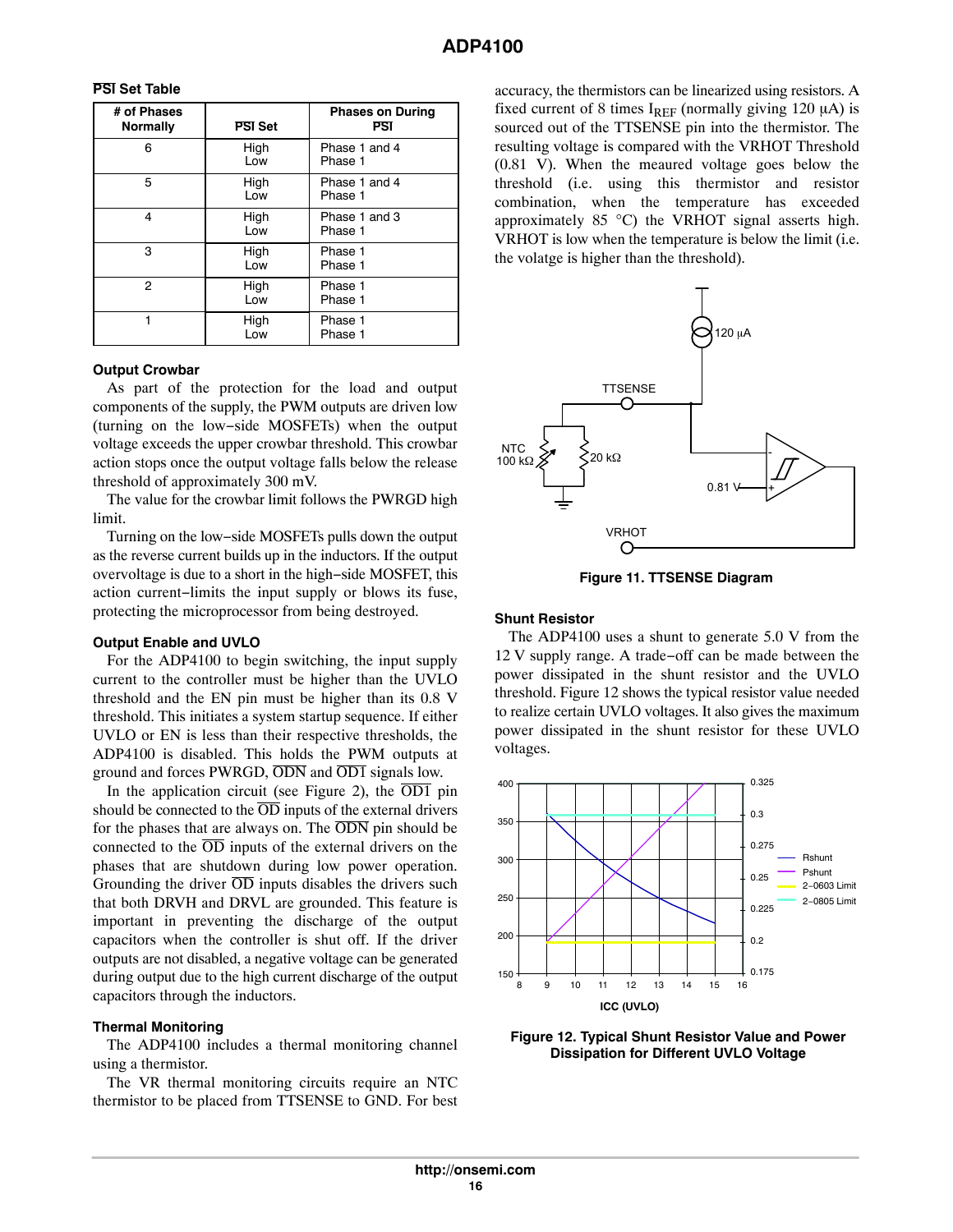The maximum power dissipated is calculated using Equation 21.

$$
P_{MAX} = \frac{\left(V_{IN(MAX)} - V_{CC(MIN)}\right)^{2}}{R_{SHUNT}} \qquad (eq. 21)
$$

where:

 $V_{IN(MAX)}$  is the maximum voltage from the 12 V input supply (if the 12 V input supply is 12 V  $\pm$  5%, V<sub>IN(MAX)</sub> = 12.6 V; if the 12 V input supply is 12 V  $\pm$  10%, V<sub>IN(MAX)</sub> = 13.2 V).

 $V_{\text{CC(MIN)}}$  is the minimum  $V_{\text{CC}}$  voltage of the ADP4100. This is specified as 4.7 V.

R<sub>SHUNT</sub> is the shunt resistor value.

The CECC standard specification for power rating in surface−mount resistors is: 0603 = 0.1 W, 0805 = 0.125 W,  $1206 = 0.25$  W.

# **VCC3**

The ADP4100 has an internal 3.3 V LDO to supply the internal circuits on the ADP4100. A 1  $\mu$ F X7R capacitor should be placed between this pin and AGND. This should not be loaded by an external circuitry.

### **Driver Connections**

Each driver in the external circuit is connected to one PWM signal from the controller. The PWM signal controls when the driver turns on and off both the high and low side FET's.

Each driver is also connected to either the OD1 or ODN signal from the controller. This signal is used to disable the driver, i.e. both high side and low side FET's are disabled. Drivers are disabled when  $\overline{OD}$  pins are low and switching when the  $\overline{OD}$  pin is high. Phases which are enabled during PSI should be connected to  $\overline{OD1}$ . Phases which are disabled during PSI should be connected to  $\overline{ODN}$ . Extreme care should be taken to ensure that the controller configuration (set by the PSI Set pin) matches the  $\overline{OD1}$  and  $\overline{ODN}$ connections on the board.

### **VID Inputs**

The ADP4100 has seven VID Input pins which are used to set the target output voltage. The VID codes are decoded using the following VR11.1 Table. An input voltage of less than 0.3 V is decoded as logic low. An input voltage of greater than 0.8 V is decoded as logic high. If the pins are left open then an internal pulldown will pull the pin low.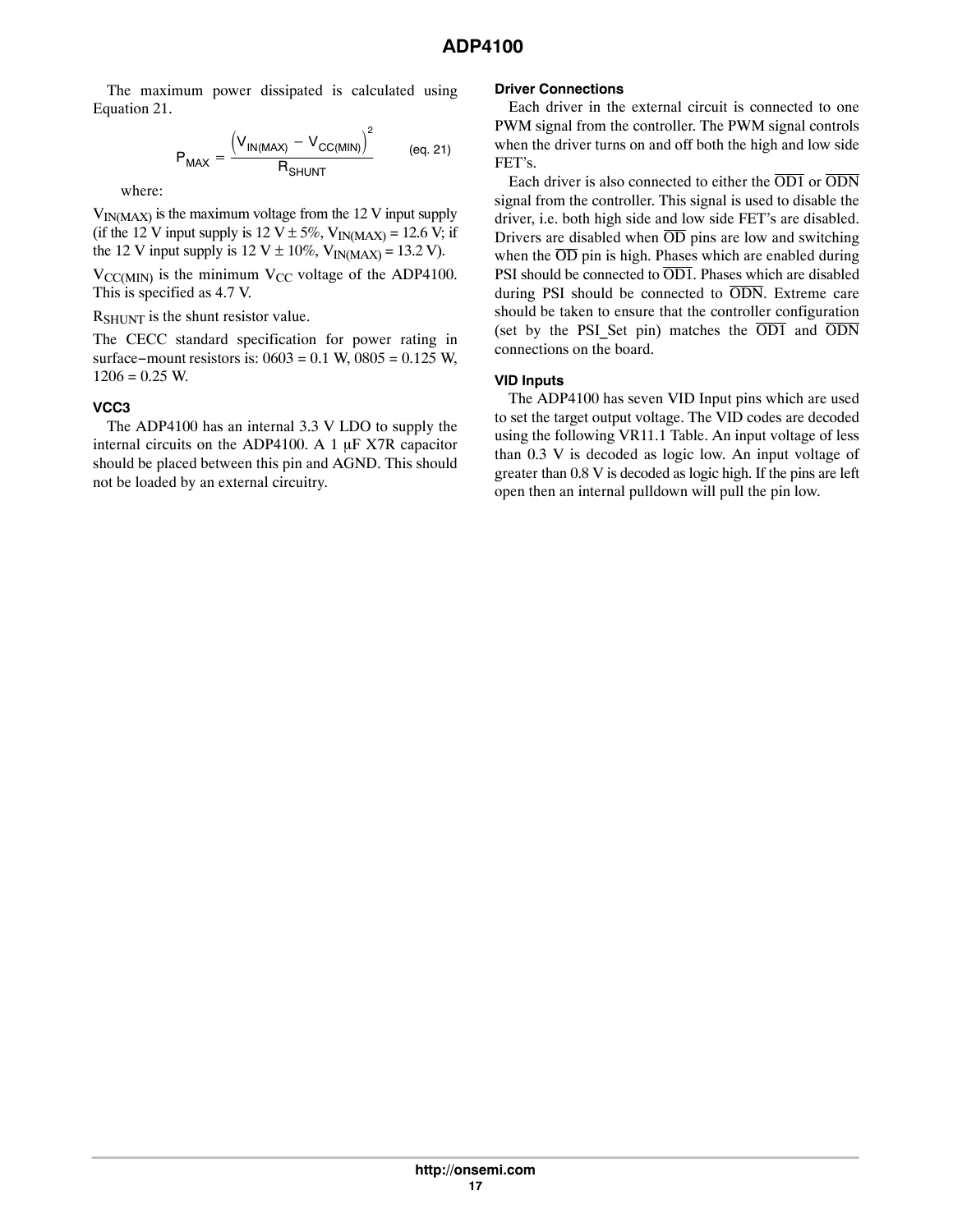| <b>OUTPUT</b> | VID7 | VID <sub>6</sub> | VID <sub>5</sub> | VID4         | VID <sub>3</sub> | VID <sub>2</sub> | VID1         | <b>VIDO</b>  |
|---------------|------|------------------|------------------|--------------|------------------|------------------|--------------|--------------|
| <b>OFF</b>    | 0    | 0                | 0                | 0            | 0                | 0                | 0            | 0            |
| <b>OFF</b>    | 0    | 0                | 0                | 0            | 0                | 0                | 0            | 1            |
| 1.60000       | 0    | 0                | 0                | 0            | 0                | 0                | 1            | 0            |
| 1.59375       | 0    | 0                | 0                | 0            | 0                | 0                | $\mathbf{1}$ | $\mathbf{1}$ |
| 1.58750       | 0    | 0                | $\mathsf 0$      | 0            | 0                | $\mathbf{1}$     | 0            | 0            |
| 1.58125       | 0    | 0                | 0                | 0            | 0                | $\mathbf{1}$     | 0            | $\mathbf{1}$ |
| 1.57500       | 0    | 0                | 0                | 0            | 0                | $\mathbf{1}$     | 1            | 0            |
| 1.56875       | 0    | 0                | 0                | 0            | 0                | $\mathbf{1}$     | 1            | $\mathbf{1}$ |
| 1.56250       | 0    | 0                | 0                | 0            | $\mathbf{1}$     | 0                | 0            | 0            |
| 1.55625       | 0    | 0                | 0                | 0            | 1                | 0                | 0            | 1            |
| 1.55000       | 0    | 0                | 0                | 0            | $\mathbf{1}$     | 0                | 1            | 0            |
| 1.54375       | 0    | 0                | 0                | 0            | 1                | 0                | 1            | $\mathbf{1}$ |
| 1.53750       | 0    | 0                | 0                | 0            | $\mathbf{1}$     | $\mathbf{1}$     | 0            | 0            |
| 1.53125       | 0    | 0                | 0                | 0            | 1                | 1                | 0            | 1            |
| 1.52500       | 0    | 0                | 0                | 0            | $\mathbf{1}$     | 1                | 1            | 0            |
| 1.51875       | 0    | 0                | 0                | 0            | $\mathbf{1}$     | $\mathbf{1}$     | 1            | $\mathbf{1}$ |
| 1.51250       | 0    | 0                | 0                | $\mathbf{1}$ | 0                | 0                | 0            | 0            |
| 1.50625       | 0    | 0                | 0                | $\mathbf{1}$ | 0                | 0                | 0            | $\mathbf{1}$ |
| 1.50000       | 0    | 0                | 0                | 1.           | 0                | 0                | $\mathbf{1}$ | 0            |
| 1.49375       | 0    | 0                | 0                | $\mathbf{1}$ | 0                | 0                | 1            | 1            |
| 1.48750       | 0    | 0                | 0                | $\mathbf{1}$ | 0                | $\mathbf{1}$     | 0            | 0            |
| 1.48125       | 0    | 0                | 0                | 1            | 0                | 1                | 0            | 1            |
| 1.47500       | 0    | 0                | 0                | $\mathbf{1}$ | 0                | $\mathbf{1}$     | 1            | 0            |
| 1.46875       | 0    | 0                | $\mathsf 0$      | $\mathbf{1}$ | 0                | $\mathbf{1}$     | 1            | $\mathbf{1}$ |
| 1.46250       | 0    | 0                | 0                | $\mathbf{1}$ | 1                | 0                | 0            | 0            |
| 1.45625       | 0    | 0                | 0                | $\mathbf{1}$ | 1                | 0                | 0            | 1            |
| 1.45000       | 0    | 0                | 0                | $\mathbf{1}$ | $\mathbf{1}$     | 0                | 1            | 0            |
| 1.44375       | 0    | 0                | 0                | $\mathbf{1}$ | 1                | 0                | 1            | $\mathbf{1}$ |
| 1.43750       | 0    | 0                | 0                | $\mathbf{1}$ | $\mathbf{1}$     | $\mathbf{1}$     | 0            | 0            |
| 1.43125       | 0    | 0                | 0                | $\mathbf{1}$ | $\mathbf{1}$     | $\mathbf{1}$     | 0            | $\mathbf{1}$ |
| 1.42500       | 0    | 0                | 0                | $\mathbf{1}$ | $\mathbf{1}$     | 1                | 1            | 0            |
| 1.41875       | 0    | 0                | 0                | 1            | 1                | 1                | $\mathbf{1}$ | $\mathbf{1}$ |
| 1.41250       | 0    | 0                | $\mathbf{1}$     | 0            | 0                | 0                | 0            | 0            |
| 1.40625       | 0    | 0                | $\mathbf{1}$     | 0            | 0                | 0                | 0            | $\mathbf{1}$ |
| 1.40000       | 0    | 0                | $\mathbf{1}$     | 0            | 0                | 0                | 1            | 0            |
| 1.39375       | 0    | 0                | 1                | 0            | 0                | 0                | 1            | 1            |
| 1.38750       | 0    | 0                | 1                | 0            | 0                | $\mathbf{1}$     | 0            | 0            |
| 1.38125       | 0    | 0                | $\mathbf{1}$     | 0            | 0                | 1                | 0            | 1            |
| 1.37500       | 0    | 0                | 1                | 0            | 0                | 1                | 1            | 0            |
| 1.36875       | 0    | 0                | $\mathbf{1}$     | 0            | 0                | $\mathbf{1}$     | 1            | 1            |
| 1.36250       | 0    | 0                | 1                | 0            | 1                | 0                | 0            | 0            |
| 1.35625       | 0    | 0                | $\mathbf{1}$     | 0            | $\mathbf{1}$     | 0                | 0            | $\mathbf{1}$ |
| 1.35000       | 0    | 0                | 1                | 0            | 1                | 0                | 1            | 0            |
| 1.34375       | 0    | 0                | 1                | 0            | 1                | 0                | 1            | $\mathbf{1}$ |
| 1.33750       | 0    | 0                | 1                | 0            | 1                | $\mathbf{1}$     | 0            | 0            |
| 1.33125       | 0    | 0                | $\mathbf{1}$     | 0            | 1                | $\mathbf{1}$     | 0            | $\mathbf{1}$ |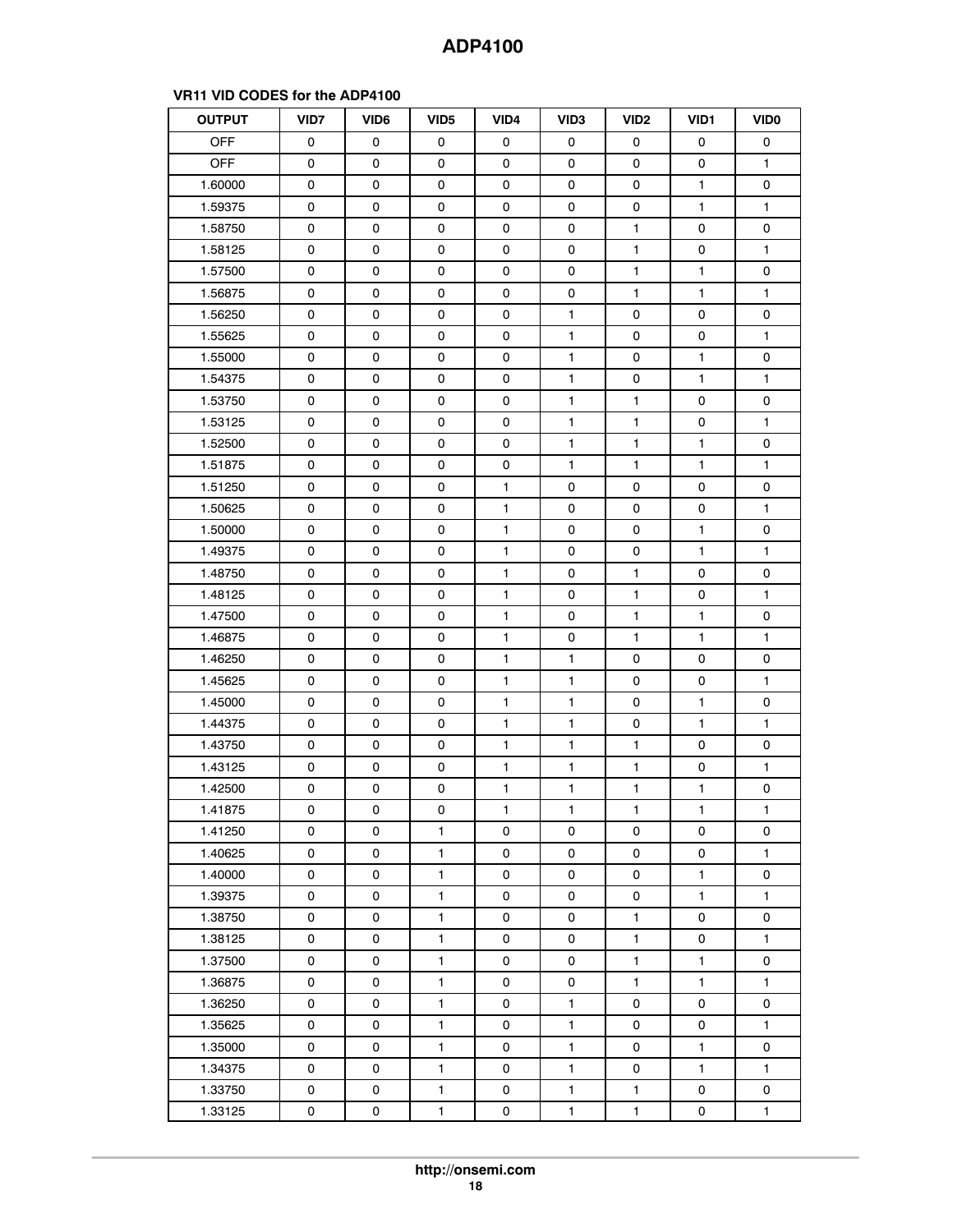# **OUTPUT VID7 VID6 VID5 VID4 VID3 VID2 VID1 VID0** 1.32500 | 0 | 0 | 1 | 0 | 1 | 1 | 1 | 0 1.31875 | 0 | 0 | 1 | 0 | 1 | 1 | 1 | 1 1.31250 0 0 0 1 1 1 0 0 0 0 0 1.30625 | 0 | 0 | 1 | 1 | 0 | 0 | 0 | 1 1.30000 | 0 | 0 | 1 | 1 | 0 | 0 | 1 | 0 1.29375 | 0 | 0 | 1 | 1 | 0 | 0 | 1 | 1 1.28750 0 0 0 1 1 1 0 1 1 0 0 0 1.28125 | 0 | 0 | 1 | 1 | 0 | 1 | 0 | 1 1.27500 | 0 | 0 | 1 | 1 | 0 | 1 | 1 | 0 1.26875 | 0 | 0 | 1 | 1 | 0 | 1 | 1 | 1 1.26250 0 0 0 1 1 1 1 0 0 0 1.25625 | 0 | 0 | 1 | 1 | 1 | 0 | 0 | 1 1.25000 | 0 | 0 | 1 | 1 | 1 | 0 | 1 | 0 1.24375 | 0 | 0 | 1 | 1 | 1 | 0 | 1 | 1 1.23750 0 0 0 1 1 1 1 1 1 0 0 1.23125 | 0 | 0 | 1 | 1 | 1 | 1 | 0 | 1 1.22500 | 0 | 0 | 1 | 1 | 1 | 1 | 1 | 0 1.21875 | 0 | 0 | 1 | 1 | 1 | 1 | 1 | 1 1.21250 0 1 0 0 0 0 0 0 0 0 1.20625 | 0 | 1 | 0 | 0 | 0 | 0 | 0 | 1 1.20000 0 1 0 0 0 0 0 0 1 0 0 1.19375 | 0 | 1 | 0 | 0 | 0 | 0 | 1 | 1 1.18750 0 1 0 0 0 0 0 1 0 0 1.18125 | 0 | 1 | 0 | 0 | 0 | 1 | 0 | 1 1.17500 0 1 1 0 0 0 0 1 1 1 0 1.16875 | 0 | 1 | 0 | 0 | 0 | 1 | 1 | 1 1.16250 0 1 0 0 0 1 0 0 0 1.15625 | 0 | 1 | 0 | 0 | 1 | 0 | 0 | 1 1.15000 0 1 0 0 0 1 0 1 0 0 1 0 1.14375 | 0 | 1 | 0 | 0 | 1 | 0 | 1 | 1 1.13750 0 1 1 0 0 0 1 1 1 0 0 0 1.13125 | 0 | 1 | 0 | 0 | 1 | 1 | 0 | 1 1.12500 | 0 | 1 | 0 | 0 | 1 | 1 | 1 | 0 1.11875 | 0 | 1 | 0 | 0 | 1 | 1 | 1 | 1 1.11250 0 1 0 0 1 0 0 0 0 0 1.10625 | 0 | 1 | 0 | 1 | 0 | 0 | 0 | 1 1.10000 0 1 0 0 1 0 1 0 0 0 1 0 0 1.09375 | 0 | 1 | 0 | 1 | 0 | 0 | 1 | 1 1.08750 0 1 0 1 0 1 0 1 0 0 1.08125 | 0 | 1 | 0 | 1 | 0 | 1 | 0 | 1 1.07500 0 1 1 0 1 1 0 1 1 1 0 1.06875 | 0 | 1 | 0 | 1 | 0 | 1 | 1 | 1 1.06250 0 1 0 1 0 1 1 0 0 0 1.05625 | 0 | 1 | 0 | 1 | 1 | 0 | 0 | 1 1.05000 0 1 1 0 1 1 1 1 0 1 1 0 1.04375 | 0 | 1 | 0 | 1 | 1 | 0 | 1 | 1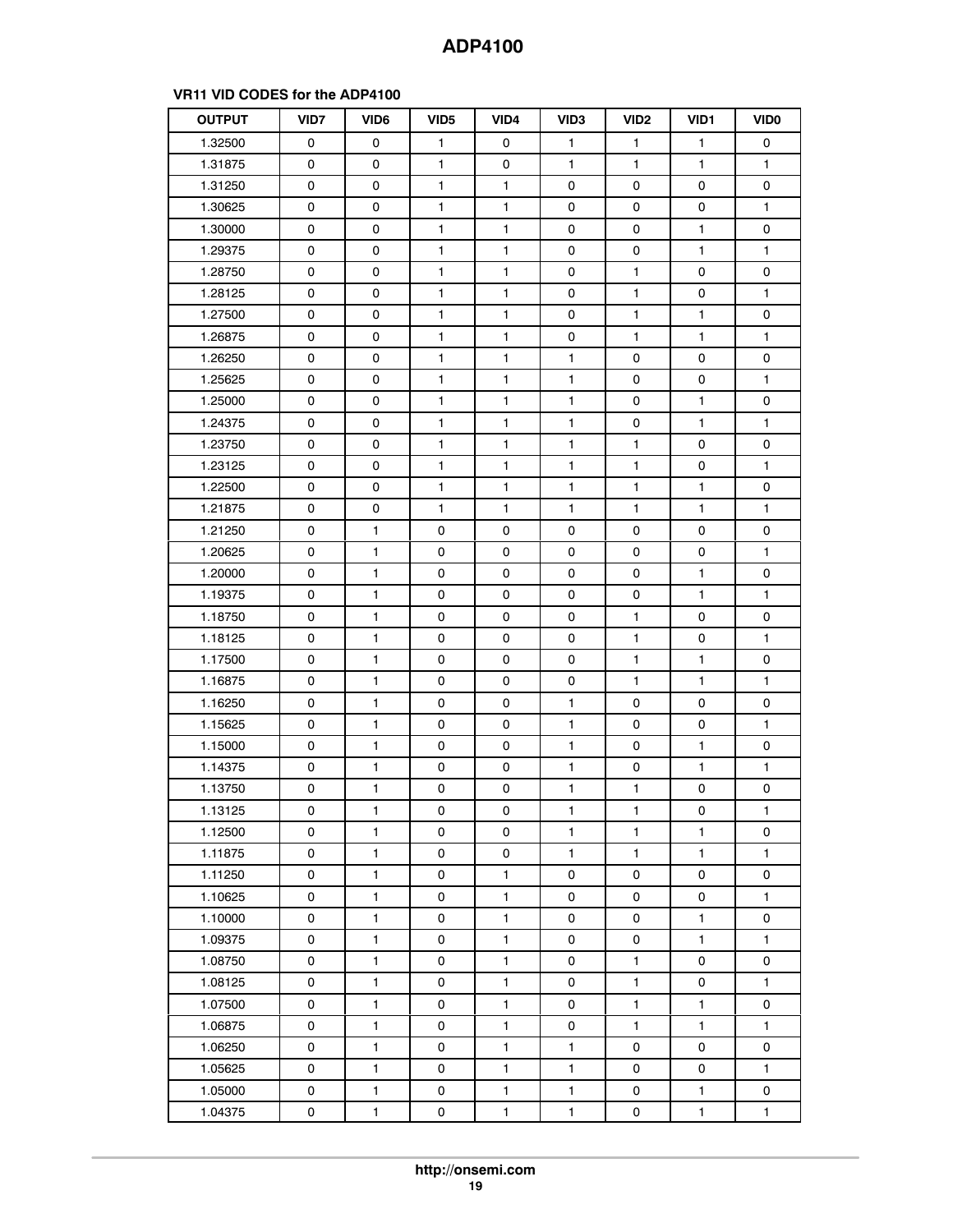# **OUTPUT VID7 VID6 VID5 VID4 VID3 VID2 VID1 VID0** 1.03750 | 0 | 1 | 0 | 1 | 1 | 1 | 0 | 0 1.03125 | 0 | 1 | 0 | 1 | 1 | 1 | 0 | 1 1.02500 | 0 | 1 | 0 | 1 | 1 | 1 | 1 | 0 1.01875 | 0 | 1 | 0 | 1 | 1 | 1 | 1 | 1 1.01250 0 1 1 1 0 0 0 0 0 0 0 1.00625 | 0 | 1 | 1 | 0 | 0 | 0 | 0 | 1 1.00000 0 1 1 1 0 0 0 0 0 1 0 0.99375 | 0 | 1 | 1 | 0 | 0 | 0 | 1 | 1 0.98750 | 0 | 1 | 1 | 0 | 0 | 1 | 0 | 0 0.98125 | 0 | 1 | 1 | 0 | 0 | 1 | 0 | 1 0.97500 | 0 | 1 | 1 | 0 | 0 | 1 | 1 | 0 0.96875 | 0 | 1 | 1 | 0 | 0 | 1 | 1 | 1 0.96250 0 1 1 1 1 0 1 1 0 0 0 0 0.95625 | 0 | 1 | 1 | 0 | 1 | 0 | 0 | 1 0.95000 | 0 | 1 | 1 | 0 | 1 | 0 | 1 | 0 0.94375 | 0 | 1 | 1 | 0 | 1 | 0 | 1 | 1 0.93750 0 1 1 1 1 0 1 0 1 1 0 0 0 0.93125 | 0 | 1 | 1 | 0 | 1 | 1 | 0 | 1 0.92500 | 0 | 1 | 1 | 0 | 1 | 1 | 1 | 0 0.91875 | 0 | 1 | 1 | 0 | 1 | 1 | 1 | 1 0.91250 0 0 1 1 1 1 1 0 0 0 0 0 0.90625 | 0 | 1 | 1 | 1 | 0 | 0 | 0 | 1 0.90000 0 0 1 1 1 1 1 0 0 0 1 1 0 0.89375 | 0 | 1 | 1 | 1 | 0 | 0 | 1 | 1 0.88750 | 0 | 1 | 1 | 1 | 0 | 1 | 0 | 0 0.88125 | 0 | 1 | 1 | 1 | 0 | 1 | 0 | 1 0.87500 | 0 | 1 | 1 | 1 | 0 | 1 | 1 | 0 0.86875 | 0 | 1 | 1 | 1 | 0 | 1 | 1 | 1 0.86250 | 0 | 1 | 1 | 1 | 1 | 0 | 0 | 0 0.85625 | 0 | 1 | 1 | 1 | 1 | 0 | 0 | 1 0.85000 | 0 | 1 | 1 | 1 | 1 | 0 | 1 | 0 0.84375 | 0 | 1 | 1 | 1 | 1 | 0 | 1 | 1 0.83750 | 0 | 1 | 1 | 1 | 1 | 1 | 0 | 0 0.83125 | 0 | 1 | 1 | 1 | 1 | 1 | 0 | 1 0.82500 | 0 | 1 | 1 | 1 | 1 | 1 | 1 | 0 0.81875 | 0 | 1 | 1 | 1 | 1 | 1 | 1 | 1 0.81250 | 1 | 0 | 0 | 0 | 0 | 0 | 0 | 0 0.80625 | 1 | 0 | 0 | 0 | 0 | 0 | 0 | 1 0.80000 | 1 | 0 | 0 | 0 | 0 | 0 | 1 | 0 0.79375 | 1 | 0 | 0 | 0 | 0 | 0 | 1 | 1 0.78750 | 1 | 0 | 0 | 0 | 0 | 1 | 0 | 0 0.78125 | 1 | 0 | 0 | 0 | 0 | 1 | 0 | 1 0.77500 | 1 | 0 | 0 | 0 | 0 | 1 | 1 | 0 0.76875 | 1 | 0 | 0 | 0 | 0 | 1 | 1 | 1 0.76250 | 1 | 0 | 0 | 0 | 1 | 0 | 0 | 0 0.75625 | 1 | 0 | 0 | 0 | 1 | 0 | 0 | 1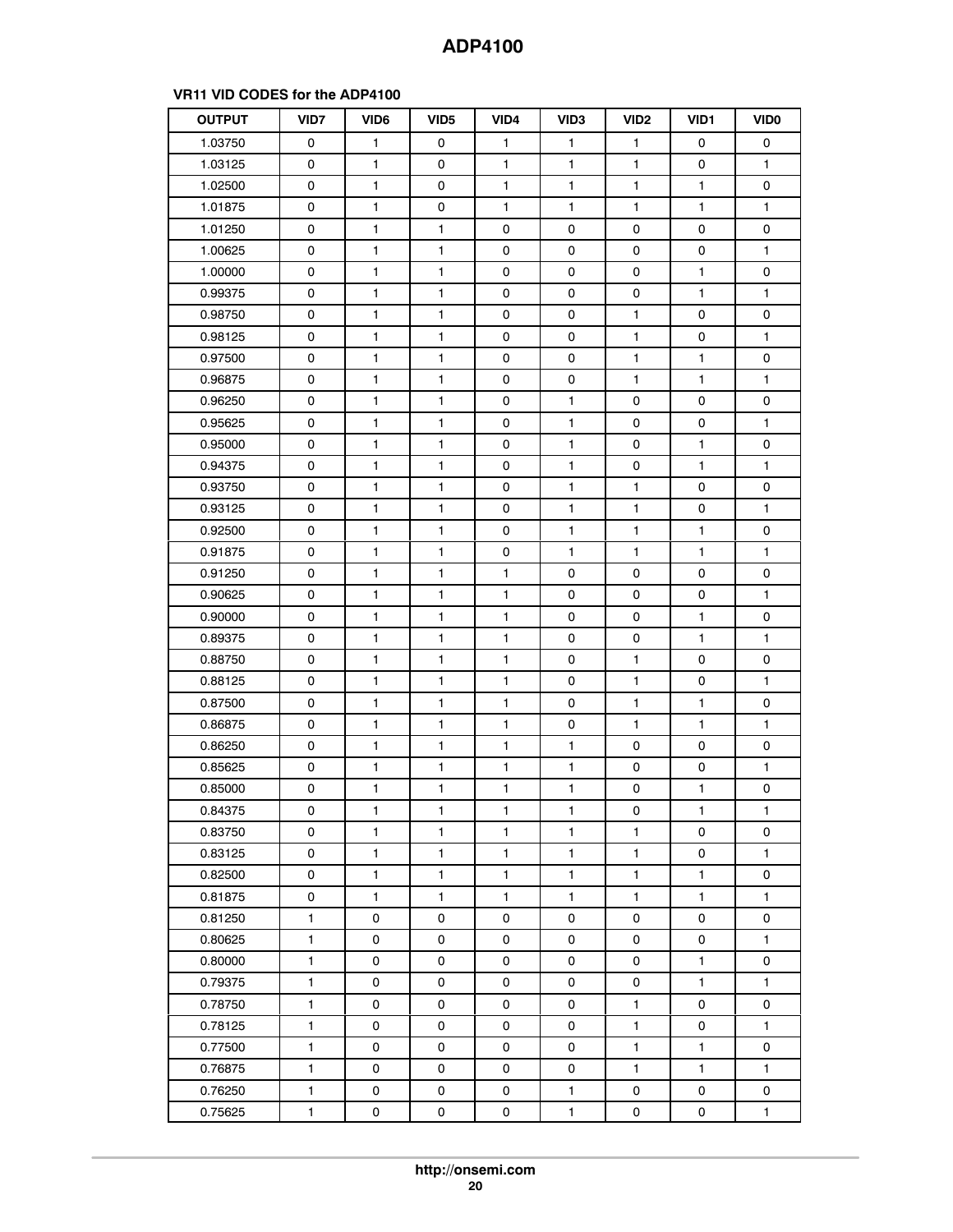| <b>OUTPUT</b> | VID7         | VID <sub>6</sub> | VID <sub>5</sub>    | VID4         | VID <sub>3</sub> | VID <sub>2</sub>    | VID1         | <b>VIDO</b>  |
|---------------|--------------|------------------|---------------------|--------------|------------------|---------------------|--------------|--------------|
| 0.75000       | 1            | 0                | 0                   | 0            | 1                | 0                   | $\mathbf{1}$ | 0            |
| 0.74375       | 1            | 0                | 0                   | 0            | 1                | 0                   | $\mathbf{1}$ | $\mathbf{1}$ |
| 0.73750       | $\mathbf{1}$ | 0                | 0                   | 0            | $\mathbf{1}$     | $\mathbf{1}$        | 0            | 0            |
| 0.73125       | 1            | 0                | 0                   | 0            | 1                | $\mathbf{1}$        | 0            | 1            |
| 0.72500       | $\mathbf{1}$ | 0                | 0                   | 0            | $\mathbf{1}$     | $\mathbf{1}$        | $\mathbf{1}$ | 0            |
| 0.71875       | 1            | 0                | 0                   | 0            | 1                | $\mathbf{1}$        | 1            | $\mathbf{1}$ |
| 0.71250       | $\mathbf{1}$ | 0                | 0                   | $\mathbf{1}$ | 0                | 0                   | 0            | 0            |
| 0.70625       | 1            | 0                | 0                   | 1            | 0                | 0                   | 0            | 1            |
| 0.70000       | 1            | 0                | 0                   | 1            | 0                | 0                   | 1            | 0            |
| 0.69375       | $\mathbf{1}$ | 0                | 0                   | 1            | 0                | 0                   | $\mathbf{1}$ | $\mathbf{1}$ |
| 0.68750       | 1            | 0                | 0                   | 1            | 0                | $\mathbf{1}$        | 0            | 0            |
| 0.68125       | 1            | 0                | 0                   | 1            | 0                | 1                   | 0            | 1            |
| 0.67500       | $\mathbf{1}$ | 0                | 0                   | 1.           | 0                | $\mathbf{1}$        | 1.           | 0            |
| 0.66875       | 1            | 0                | 0                   | 1            | 0                | $\mathbf{1}$        | $\mathbf{1}$ | 1            |
| 0.66250       | $\mathbf{1}$ | 0                | 0                   | 1            | $\mathbf{1}$     | 0                   | 0            | 0            |
| 0.65625       | 1            | 0                | 0                   | 1            | 1                | 0                   | 0            | 1            |
| 0.65000       | $\mathbf{1}$ | 0                | 0                   | $\mathbf{1}$ | 1                | 0                   | $\mathbf{1}$ | 0            |
| 0.64375       | $\mathbf{1}$ | 0                | $\mathsf{O}\xspace$ | $\mathbf{1}$ | $\mathbf{1}$     | 0                   | 1            | $\mathbf{1}$ |
| 0.63750       | $\mathbf{1}$ | 0                | 0                   | $\mathbf{1}$ | 1                | $\mathbf{1}$        | 0            | 0            |
| 0.63125       | 1            | 0                | 0                   | 1            | 1                | 1                   | 0            | 1            |
| 0.62500       | 1            | 0                | 0                   | $\mathbf{1}$ | 1                | 1                   | $\mathbf{1}$ | 0            |
| 0.61875       | 1            | 0                | 0                   | 1            | $\mathbf{1}$     | 1                   | 1            | $\mathbf{1}$ |
| 0.61250       | 1            | 0                | $\mathbf{1}$        | 0            | 0                | 0                   | 0            | 0            |
| 0.60625       | $\mathbf{1}$ | 0                | $\mathbf{1}$        | 0            | 0                | 0                   | 0            | 1            |
| 0.60000       | 1            | 0                | 1                   | 0            | 0                | 0                   | 1            | 0            |
| 0.59375       | 1            | 0                | 1                   | 0            | 0                | 0                   | $\mathbf{1}$ | 1            |
| 0.58750       | 1            | 0                | 1                   | 0            | 0                | $\mathbf{1}$        | 0            | 0            |
| 0.58125       | $\mathbf{1}$ | 0                | 1                   | 0            | 0                | 1                   | 0            | $\mathbf{1}$ |
| 0.57500       | 1            | 0                | 1                   | 0            | 0                | 1                   | 1            | 0            |
| 0.56875       | $\mathbf{1}$ | 0                | $\mathbf{1}$        | 0            | 0                | $\mathbf{1}$        | $\mathbf{1}$ | 1            |
| 0.56250       | $\mathbf{1}$ | 0                | $\mathbf{1}$        | 0            | $\mathbf{1}$     | 0                   | 0            | 0            |
| 0.55625       | $\mathbf{1}$ | 0                | 1                   | 0            | 1                | 0                   | 0            | 1            |
| 0.55000       | $\mathbf{1}$ | 0                | $\mathbf{1}$        | 0            | 1                | 0                   | 1.           | 0            |
| 0.54375       | $\mathbf{1}$ | 0                | $\mathbf{1}$        | 0            | $\mathbf{1}$     | 0                   | $\mathbf{1}$ | 1            |
| 0.53750       | 1            | 0                | $\mathbf{1}$        | 0            | $\mathbf{1}$     | 1                   | 0            | 0            |
| 0.53125       | $\mathbf{1}$ | 0                | $\mathbf{1}$        | 0            | $\mathbf{1}$     | $\mathbf{1}$        | 0            | 1            |
| 0.52500       | 1            | 0                | 1                   | 0            | $\mathbf{1}$     | 1                   | $\mathbf{1}$ | 0            |
| 0.51875       | $\mathbf{1}$ | 0                | 1                   | 0            | 1                | 1                   | $\mathbf{1}$ | 1            |
| 0.51250       | $\mathbf{1}$ | 0                | $\mathbf{1}$        | $\mathbf{1}$ | 0                | $\mathsf{O}\xspace$ | 0            | 0            |
| 0.50625       | $\mathbf{1}$ | 0                | $\mathbf{1}$        | $\mathbf{1}$ | 0                | 0                   | 0            | $\mathbf{1}$ |
| 0.50000       | $\mathbf{1}$ | 0                | 1                   | 1            | 0                | 0                   | 1            | 0            |
| <b>OFF</b>    | $\mathbf{1}$ | $\mathbf{1}$     | 1                   | $\mathbf{1}$ | $\mathbf{1}$     | 1                   | $\mathbf{1}$ | 0            |
| <b>OFF</b>    | 1            | 1                | $\mathbf{1}$        | 1            | $\mathbf{1}$     | $\mathbf{1}$        | 1            | 1            |